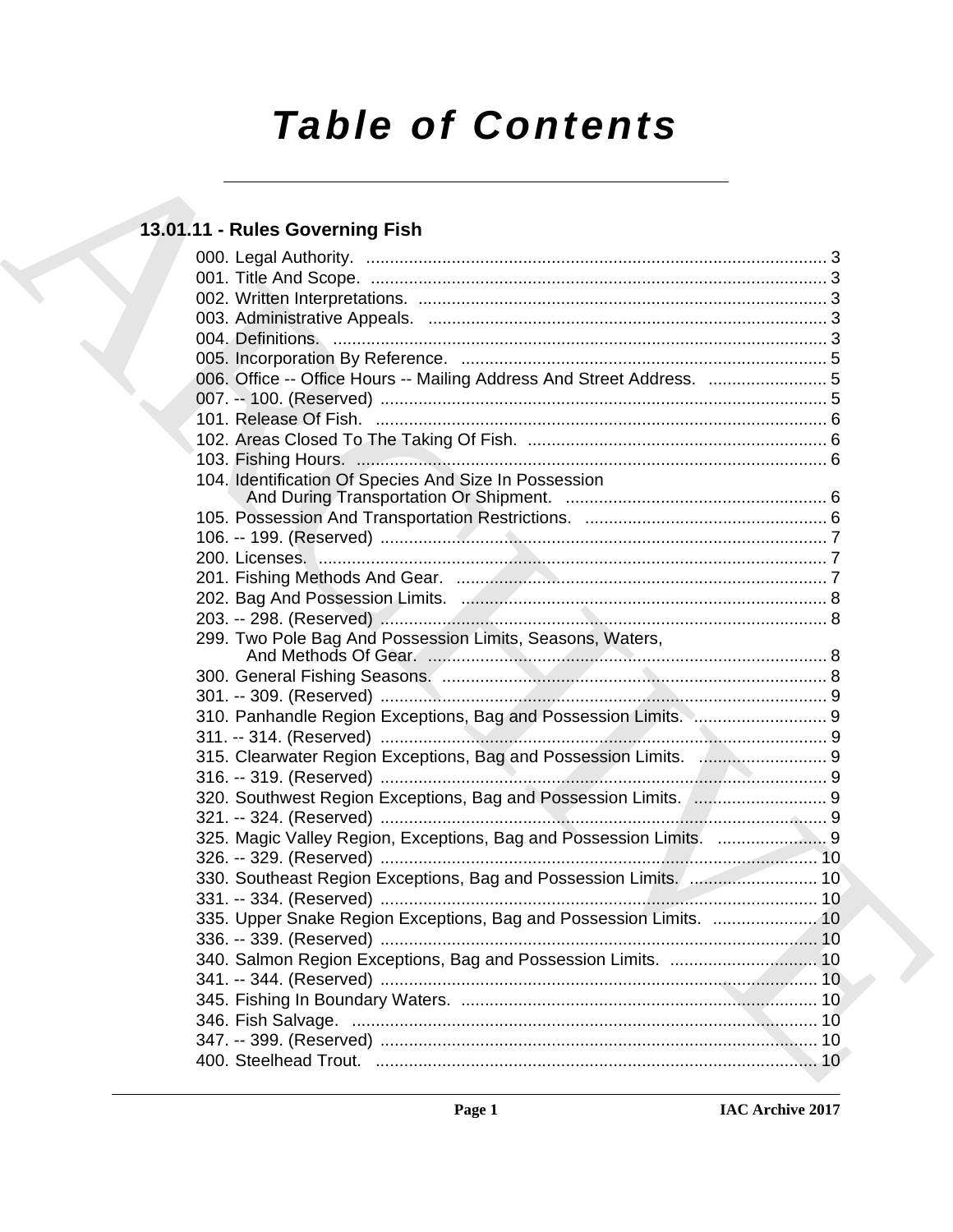## Table of Contents (cont'd)

|  | 404. Identification Of Species In Possession And During Transportation |  |
|--|------------------------------------------------------------------------|--|
|  |                                                                        |  |
|  |                                                                        |  |
|  |                                                                        |  |
|  |                                                                        |  |
|  |                                                                        |  |
|  |                                                                        |  |
|  |                                                                        |  |
|  |                                                                        |  |
|  |                                                                        |  |
|  |                                                                        |  |
|  | 504. Identification Of Species In Possession And During Transportation |  |
|  |                                                                        |  |
|  |                                                                        |  |
|  |                                                                        |  |
|  |                                                                        |  |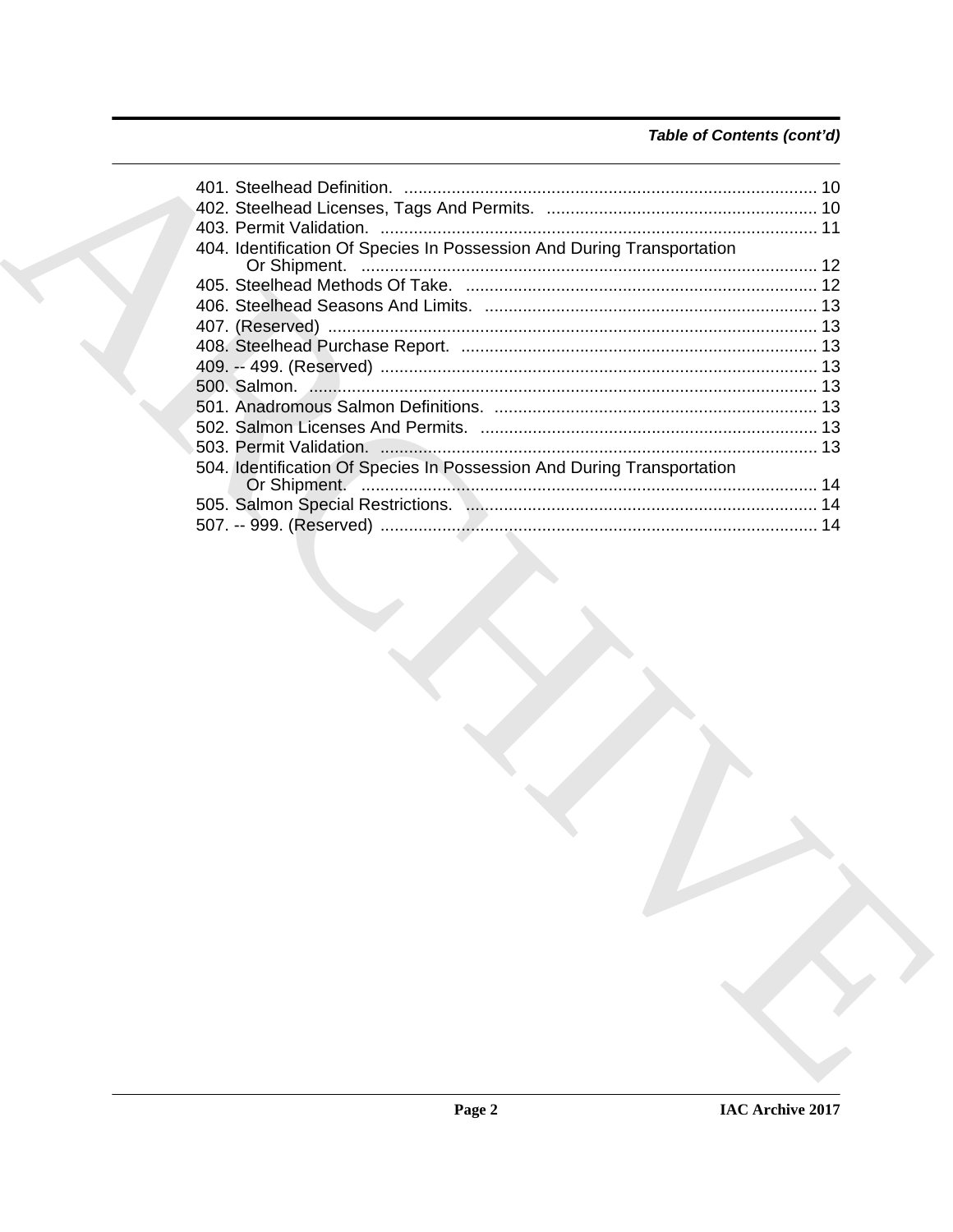#### **IDAPA 13 TITLE 01 CHAPTER 11**

#### **13.01.11 - RULES GOVERNING FISH**

#### <span id="page-2-1"></span><span id="page-2-0"></span>**000. LEGAL AUTHORITY.**

The Idaho Fish and Game Commission is authorized under Sections 36-104(b) and 36-901, Idaho Code, to adopt rules concerning fishing, methods of take, seasons, and possession limits. (3-20-97) rules concerning fishing, methods of take, seasons, and possession limits.

#### <span id="page-2-2"></span>**001. TITLE AND SCOPE.**

**01.** Title. These rules shall be cited in full as IDAPA 13.01.11.000, et seq., Idaho Fish and Game sion Rules IDAPA 13.01.11. "Rules Governing Fish." (3-20-97) Commission Rules IDAPA 13.01.11, "Rules Governing Fish."

**02.** Scope. These rules establish the methods of take, seasons, and possession limits for all non-<br>(3-20-97) commercial fishing.

#### <span id="page-2-3"></span>**002. WRITTEN INTERPRETATIONS.**

**CHAPTER 11**<br> **ARCHITEROPTY.**<br> **ARCHITEROPTY**<br> **ARCHITEROPTY**<br> **ARCHITEROPTY**<br> **ARCHITEROPTY**<br> **ARCHITEROPTY**<br> **ARCHITEROPTY**<br> **ARCHITEROPTY**<br> **ARCHITEROPTY**<br> **ARCHITEROPTY**<br> **ARCHITEROPTY**<br> **ARCHITEROPTY**<br> **ARCHITEROPTY** In accordance with Section 67-5201(19)(b)(iv), Idaho Code, this agency has written statements which pertain to the interpretation of the rules of this chapter, or to the documentation of compliance with the rules of this chapter. These documents are available for public inspection and copying at cost at the headquarters office at 600 South Walnut,<br>Boise, Idaho. (3-20-97) Boise, Idaho. (3-20-97)

#### <span id="page-2-4"></span>**003. ADMINISTRATIVE APPEALS.**

All contested cases shall be governed by the provisions of IDAPA 13.01.01, "Rules of Practice and Procedure of the Idaho Fish and Game Commission." (3-20-97)

#### <span id="page-2-6"></span><span id="page-2-5"></span>**004. DEFINITIONS.**

For the purposes of this chapter, the following terms will be defined as follows: (3-20-97)

<span id="page-2-7"></span>**01. Artificial Fly**. Any fly made entirely of rubber, wood, metal, glass, feather, fiber, or plastic by the cnown as fly tying. (3-20-97) method known as fly tying.

<span id="page-2-8"></span>**02. Artificial Lure**. Any device made entirely of rubber, wood, metal, glass, feather, fiber, or plastic k or hooks attached. (3-29-12) with hook or hooks attached.

<span id="page-2-9"></span>**03. Bag Limit**. The maximum number of fish that may be lawfully taken by any one (1) person in one (1) day. The term "bag limit" shall be construed to be an individual, independent effort and shall not be interpreted in any manner as to allow one (1) individual to take more than his "bag limit" toward filling the "bag limit" of another. (3-25-16)

**04. Bait**. Organic substances, other than rubber, wood, feather, fiber, or plastic, attached to a hook to attract fish. Bait includes insects, insect larvae, worms, dead fish, fish parts, any other animal or vegetable matter, or scented synthetic materials. (Live fish prohibited.) (3-29-12)

<span id="page-2-12"></span><span id="page-2-11"></span><span id="page-2-10"></span>**05. Barbless Hook**. A fish hook without barbs or on which barbs have been bent completely closed.  $(3-20-97)$ 

**06. Catch-and-Release**. Effort, by permitted methods, to catch or attempt to catch a fish or species of fish is lawful, with the restriction that any fish so caught must be released immediately, unharmed, back to the water. NOTE: Species of fish not specifically listed as catch-and-release may be harvested under their appropriate limits. (3-30-07)

<span id="page-2-13"></span>**07.** Confluence of a Stream or River. The point where two (2) rivers or streams come together. (3-20-97)

<span id="page-2-14"></span>**08. Diversion**. A man-made structure designed to change the direction of flowing water in a stream. (3-29-12)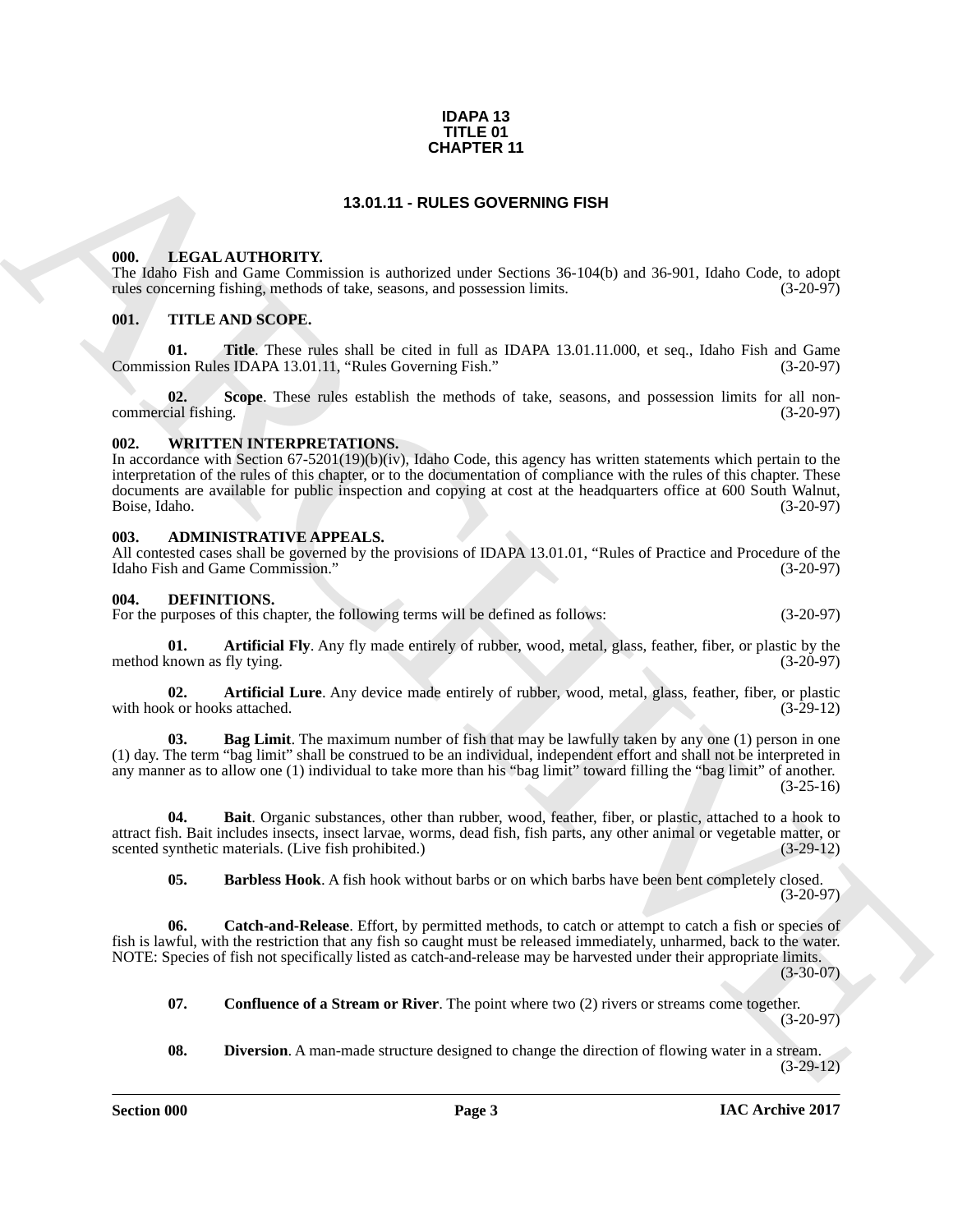<span id="page-3-20"></span><span id="page-3-19"></span><span id="page-3-18"></span><span id="page-3-17"></span><span id="page-3-16"></span><span id="page-3-15"></span><span id="page-3-14"></span><span id="page-3-13"></span><span id="page-3-12"></span><span id="page-3-11"></span><span id="page-3-10"></span><span id="page-3-9"></span><span id="page-3-8"></span><span id="page-3-7"></span><span id="page-3-6"></span><span id="page-3-5"></span><span id="page-3-4"></span><span id="page-3-3"></span><span id="page-3-2"></span><span id="page-3-1"></span><span id="page-3-0"></span>

|                               | <b>Department of Fish and Game</b>                                                                                                                                                                                                                                                                                                                                                                                                           | <b>Rules Governing Fish</b> |
|-------------------------------|----------------------------------------------------------------------------------------------------------------------------------------------------------------------------------------------------------------------------------------------------------------------------------------------------------------------------------------------------------------------------------------------------------------------------------------------|-----------------------------|
| 09.                           | Diversion Pond. A man-made pond holding water taken from a stream or reservoir. The diversion<br>pond may be connected to the stream or reservoir by an open ditch or pipe.                                                                                                                                                                                                                                                                  | $(3-29-12)$                 |
| 10.<br>due to area geography. | <b>Drainage.</b> All water flowing into a common river or stream system, either above or below ground,                                                                                                                                                                                                                                                                                                                                       | $(3-29-12)$                 |
| 11.                           | Electric Motors Only. When fishing waters listed "electric motors only," gas (internal<br>combustion) motors may be attached to the boat; but use of the gas motor is prohibited.                                                                                                                                                                                                                                                            | $(3-20-97)$                 |
| 12.                           | Fishing. Any effort made to take, kill, injure, capture, or catch any fish, crayfish, or bullfrog.                                                                                                                                                                                                                                                                                                                                           | $(3-20-97)$                 |
| 13.                           | Fish Trap. Any man-made structure designed to capture fish.                                                                                                                                                                                                                                                                                                                                                                                  | $(3-29-12)$                 |
| 14.                           | Fish Weir. Any man-made structure placed in a water body to delay or divert migrating fish.                                                                                                                                                                                                                                                                                                                                                  | $(3-29-12)$                 |
| 15.                           | Flat Water. Water where there is no observable direction of flow.                                                                                                                                                                                                                                                                                                                                                                            | $(3-29-12)$                 |
| 16.                           | <b>Float Tube.</b> A floating device that suspends a single occupant, from the seat down, in the water,<br>and is not propelled by oars, paddles, or motors.                                                                                                                                                                                                                                                                                 | $(4-6-05)$                  |
| 17.                           | Fly Fishing. Fishing with a fly rod, fly reel, fly line, and artificial fly.                                                                                                                                                                                                                                                                                                                                                                 | $(3-20-97)$                 |
| 18.                           | Game Fish. Brook, brown, bull (Dolly Varden), cutthroat, golden, lake (Mackinaw), rainbow<br>(including steelhead), splake and sunapee trout; trout hybrids; Chinook, coho, Atlantic and kokanee (blueback)<br>salmon; grayling; whitefish; cisco; crappie; perch; bass; catfish; bullheads; sunfish; sturgeon; northern pike; tiger<br>muskie; walleye and sauger; and burbot (ling). Bullfrogs and crayfish are also defined as game fish. | $(4-6-05)$                  |
| 19.<br>are fishing.           | General Rules. The seasons, gear, and bag limits adopted for the Department Region where you                                                                                                                                                                                                                                                                                                                                                 | $(3-29-12)$                 |
| 20.                           | Harvest. Reduce a fish to possession.                                                                                                                                                                                                                                                                                                                                                                                                        | $(3-20-97)$                 |
| 21.                           | <b>Hook.</b> A bent wire device, for the catching of fish, to which one (1), two (2), or three (3) points<br>may be attached to a single shank. Up to five (5) hooks per line may be used, except where specifically prohibited.                                                                                                                                                                                                             | $(3-20-97)$                 |
| 22.                           | Hybrid Fish. The offspring of two (2) different species or subspecies of fish.                                                                                                                                                                                                                                                                                                                                                               | $(3-29-12)$                 |
| 23.                           | <b>Ice Fishing.</b> Fishing through an opening broken or cut through the ice.                                                                                                                                                                                                                                                                                                                                                                | $(3-20-97)$                 |
| 24.                           | Length. The length between the tip of the nose or jaw and the tip of the tail fin.                                                                                                                                                                                                                                                                                                                                                           | $(3-20-97)$                 |
| 25.                           | <b>Limit is <math>\theta</math> (Zero)</b> . Fishing is allowed but the species listed in the rule or proclamation must be<br>released after landing and may not be reduced to possession.                                                                                                                                                                                                                                                   | $(3-29-12)$                 |
| 26.<br>Only.)                 | Motor. Includes electric and internal combustion motors. (See Subsection 004.09 - Electric Motors                                                                                                                                                                                                                                                                                                                                            | $(3-20-97)$                 |
| 27.                           | Mouth of River or Stream. The place where a river or stream enters a larger body of water.                                                                                                                                                                                                                                                                                                                                                   | $(3-20-97)$                 |
|                               |                                                                                                                                                                                                                                                                                                                                                                                                                                              |                             |
| 28.                           | No Motors. Fishing from a boat with a motor attached is prohibited.                                                                                                                                                                                                                                                                                                                                                                          | $(3-20-97)$                 |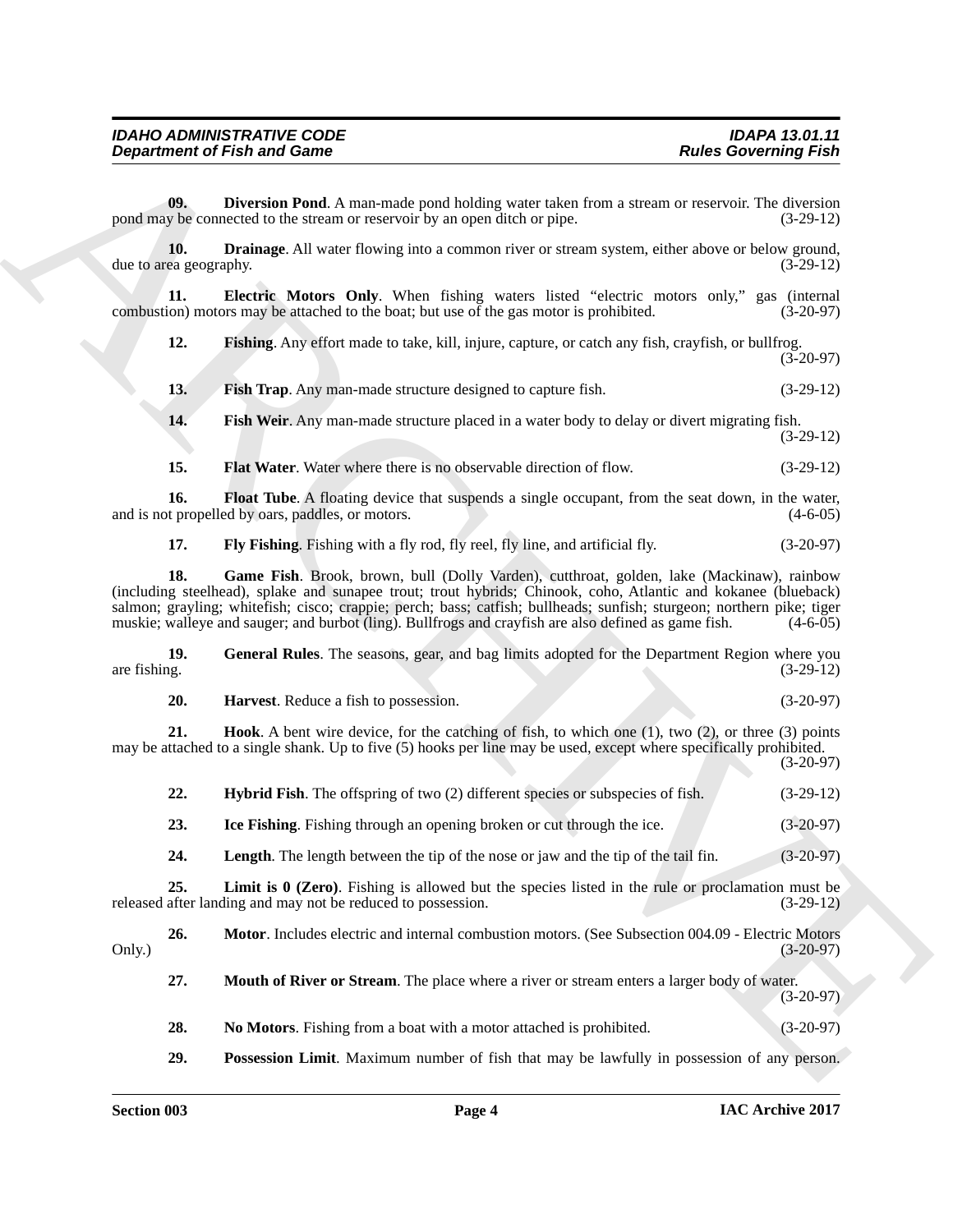"Possession limit" shall apply to fish while in the field or being transported to the final place of consumption or storage.  $(3-20-97)$ 

**30. Reservoir**. The flat water level existing at any time within a reservoir basin. Unless noted otherwise, a stream flowing through the drawdown portion of a reservoir is not considered part of the reservoir. (3-20-97)

<span id="page-4-4"></span><span id="page-4-3"></span>**31. Season Limit**. The maximum number of fish that may be lawfully taken in any declared season. (3-20-97)

<span id="page-4-5"></span>**32. Section**. An area of a river, stream, or reservoir between specific boundary locations. (3-29-12)

<span id="page-4-8"></span><span id="page-4-7"></span><span id="page-4-6"></span>**33. Single-Point Hook**. A bent wire device, for catching fish, with one (1) shank and one (1) point. (3-20-14)

**34.** Sliding Sinker. A method of attaching a sinker to a device that slides freely on the main line. The to attach the sinker to the sliding device must be of lower breaking strength than the main line. (3-2-10) line used to attach the sinker to the sliding device must be of lower breaking strength than the main line.

**35. Snagging**. Taking or attempting to take a fish by use of a hook or lure in any manner or method other than enticing or attracting a fish to strike with, and become hooked in, its mouth or jaw. Game fish which are hooked other than in the jaw or mouth must be released immediately.

<span id="page-4-10"></span><span id="page-4-9"></span>**36. Special Rule Waters**. Any water with a gear, season, or bag limit rule that is different from the general rules. (3-29-12) regional general rules.

**Dependent of Fish and Game<br>
Theoretical Neumerick State is the fish of being temperated by the state of being temperated and the state of the state of the state of the state of the state of the state of the state of the 37. Steelhead**. Steelhead are defined as any rainbow trout longer than twenty (20) inches in rivers and streams in the Snake River drainage below Hells Canyon Dam, the Salmon River drainage, and the Clearwater River drainage (excluding that portion above Dworshak Dam). Rainbow trout longer than twenty (20) inches in length with the adipose fin clipped (as evidenced by a healed scar) are defined as steelhead in the Snake River from Hells Canyon<br>Dam upstream to Oxbow Dam, and in the Boise River from its mouth upstream to Barber Dam. (3-29-12) Dam upstream to Oxbow Dam, and in the Boise River from its mouth upstream to Barber Dam.

<span id="page-4-12"></span><span id="page-4-11"></span>**38. Tributary**. A stream flowing into a larger stream or lake. (3-20-97)

**39. Trout**. Includes the following trout family fishes: brown, cutthroat, golden, grayling, lake (Mackinaw), rainbow, splake, Sunapee; trout hybrids; and the landlocked forms of Chinook, coho, Atlantic and kokanee (blueback) salmon. (3-30-07) kokanee (blueback) salmon.

<span id="page-4-13"></span>**40. Unattended Line**. A line not under the immediate surveillance by the angler. (3-20-97)

<span id="page-4-14"></span>**41. Unprotected Nongame Fish**. All fish species other than game fish and protected nongame fish.  $(3-30-07)$ 

<span id="page-4-15"></span>**42. Upstream**. Moving from a lower elevation towards a higher elevation point in the same stream. (3-29-12)

<span id="page-4-16"></span>

| <b>Watercraft.</b> Those devices designed as a means of transportation on water. | 43. |  |  |  |  | $(3-20-14)$ |
|----------------------------------------------------------------------------------|-----|--|--|--|--|-------------|
|----------------------------------------------------------------------------------|-----|--|--|--|--|-------------|

#### <span id="page-4-0"></span>**005. INCORPORATION BY REFERENCE.**

There are no documents that have been incorporated by reference into this rule. (3-30-01)

#### <span id="page-4-1"></span>**006. OFFICE -- OFFICE HOURS -- MAILING ADDRESS AND STREET ADDRESS.**

The principal place of business of the Department of Fish and Game is in Boise, Idaho. The office is located at 600 South Walnut, Boise, Idaho and is open from 8 a.m. to 5 p.m., except Saturday, Sunday and legal holidays. The mailing address is: P.O. Box 25, Boise, Idaho 83707. (3-30-01)

#### <span id="page-4-2"></span>**007. -- 100. (RESERVED)**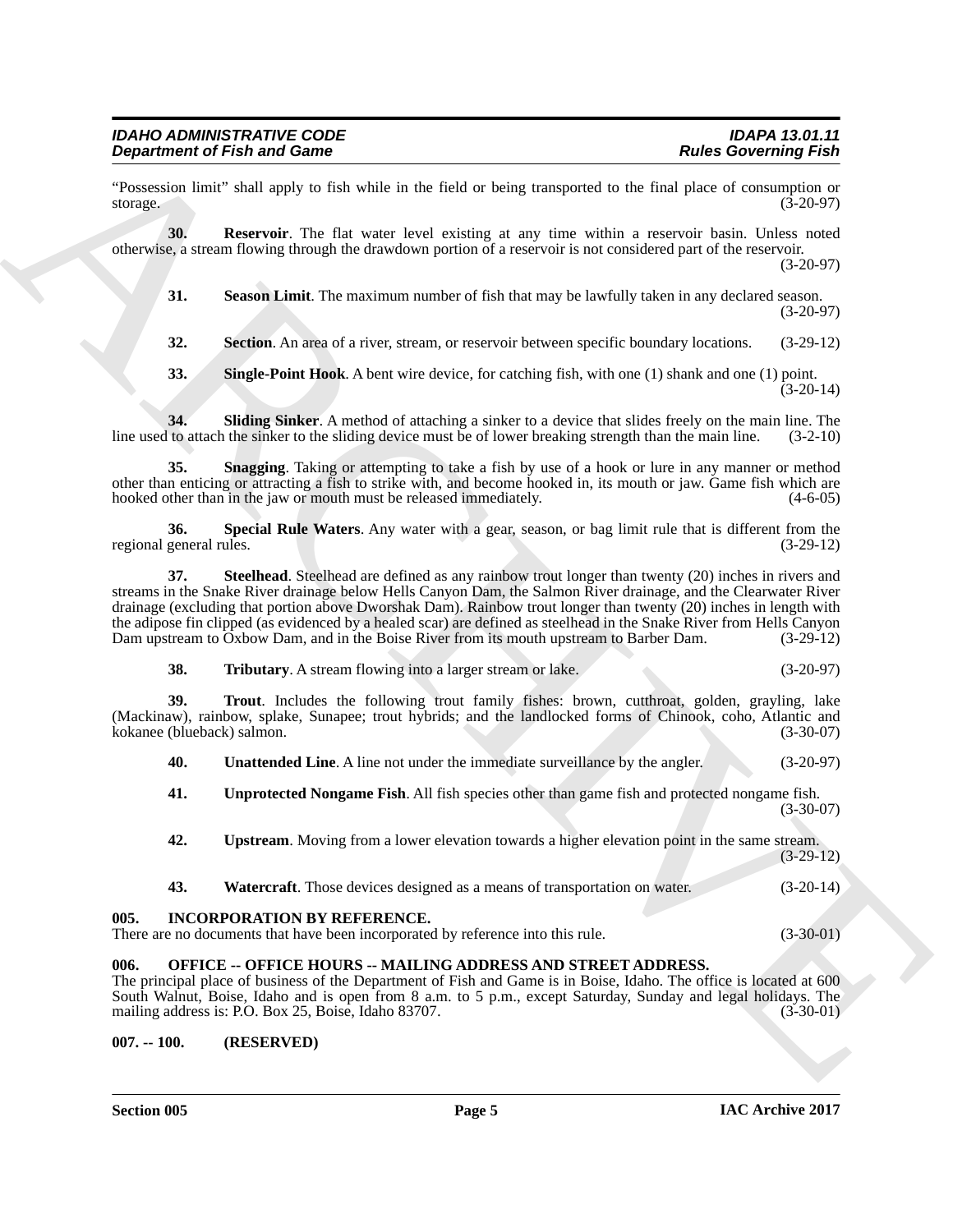| IDAHO ADMINISTRATIVE CODE          |  |
|------------------------------------|--|
| <b>Department of Fish and Game</b> |  |

#### <span id="page-5-15"></span><span id="page-5-0"></span>**101. RELEASE OF FISH.**

<span id="page-5-17"></span>No person shall release or allow the release of any species of live fish, or eggs thereof, in the state of Idaho without the permission of the director of the Idaho Department of Fish and Game, EXCEPT where no permission is required:  $(3-20-97)$ 

**Experimente of Finding Control Control Control Control Control Control Control Control Control Control Control Control Control Control Control Control Control Control Control Control Control Control Control Control Contr 01. Same Location -- Fish**. When fish are being freed from a hook and released at the same time and place where caught. No released fish can be marked by any means, including with a tag, by removing fins or injuring with intent to leave a scar, without first obtaining a Scientific Collecting Permit. All sturgeon must be released at the same time and place where landed. Any sturgeon caught may not be removed from the water.  $(3-20-14)$ 

<span id="page-5-16"></span>**02. Same Location -- Crayfish**. When crayfish are being released from a trap and released at the same place where caught. (3-20-97) time and place where caught.

#### <span id="page-5-5"></span><span id="page-5-1"></span>**102. AREAS CLOSED TO THE TAKING OF FISH.**

No person shall take fish on or from any state or federal fish hatchery property in Idaho EXCEPT as posted. (3-20-97)

#### <span id="page-5-6"></span><span id="page-5-2"></span>**103. FISHING HOURS.**

No restriction except where stated otherwise in the regional exceptions. (3-20-97)

#### <span id="page-5-7"></span><span id="page-5-3"></span>**104. IDENTIFICATION OF SPECIES AND SIZE IN POSSESSION AND DURING TRANSPORTATION OR SHIPMENT.**

<span id="page-5-8"></span>**01. Length**. The length of a fish shall be determined by measuring the distance between the tip of the nose and the tip of the tail fin. (3-20-97)

**02. Restrictions**. No person shall have in the field or in transit any trout, tiger muskie, or bass from which the head or tail has been removed unless: (3-25-16)

<span id="page-5-10"></span>**a.** The angler is ashore and done fishing for the day; (3-25-16)

**b.** The fish is processed or packaged with the skin naturally attached to the flesh; (3-25-16)

**c.** The fish must be processed or packaged in a manner that the number of fish harvested can be etermined; and (3-25-16) readily determined; and

<span id="page-5-9"></span>**d.** Processed trout, bass, and tiger muskie cannot be transported by boat. (3-25-16)

**03. Possession Limit**. Any processed trout, bass, or tiger muskie count towards an angler's possession le in the field or in transit. (3-25-16) limit while in the field or in transit.

#### <span id="page-5-11"></span><span id="page-5-4"></span>**105. POSSESSION AND TRANSPORTATION RESTRICTIONS.**

No person shall possess, transport or cause to be transported within the state of Idaho any live fish or fish eggs without having first obtained a permit from the director of the Idaho Department of Fish and Game. However, no<br>permit is required to: (3-20-97) permit is required to:

<span id="page-5-13"></span>**Game Fish.** Keep game fish, that can legally be reduced to possession, alive and in possession in a live well, net, or on a stringer while at the body of water from which they were taken. However, salmon and steelhead must either be immediately killed or released. (3-20-97) must either be immediately killed or released.

<span id="page-5-12"></span>**02. Aquarium Fish**. Possess ornamental or tropical aquarium fish of varieties commonly accepted for interstate shipment. (3-20-97)

<span id="page-5-14"></span>**03. Private Ponds or Commercial Fish Facility**. Possess fish from a private pond or commercial fish facility when accompanied by sales receipt and written permission from the director, as provided in Chapter 7, Title 36, Idaho Code. (3-20-97) 36, Idaho Code.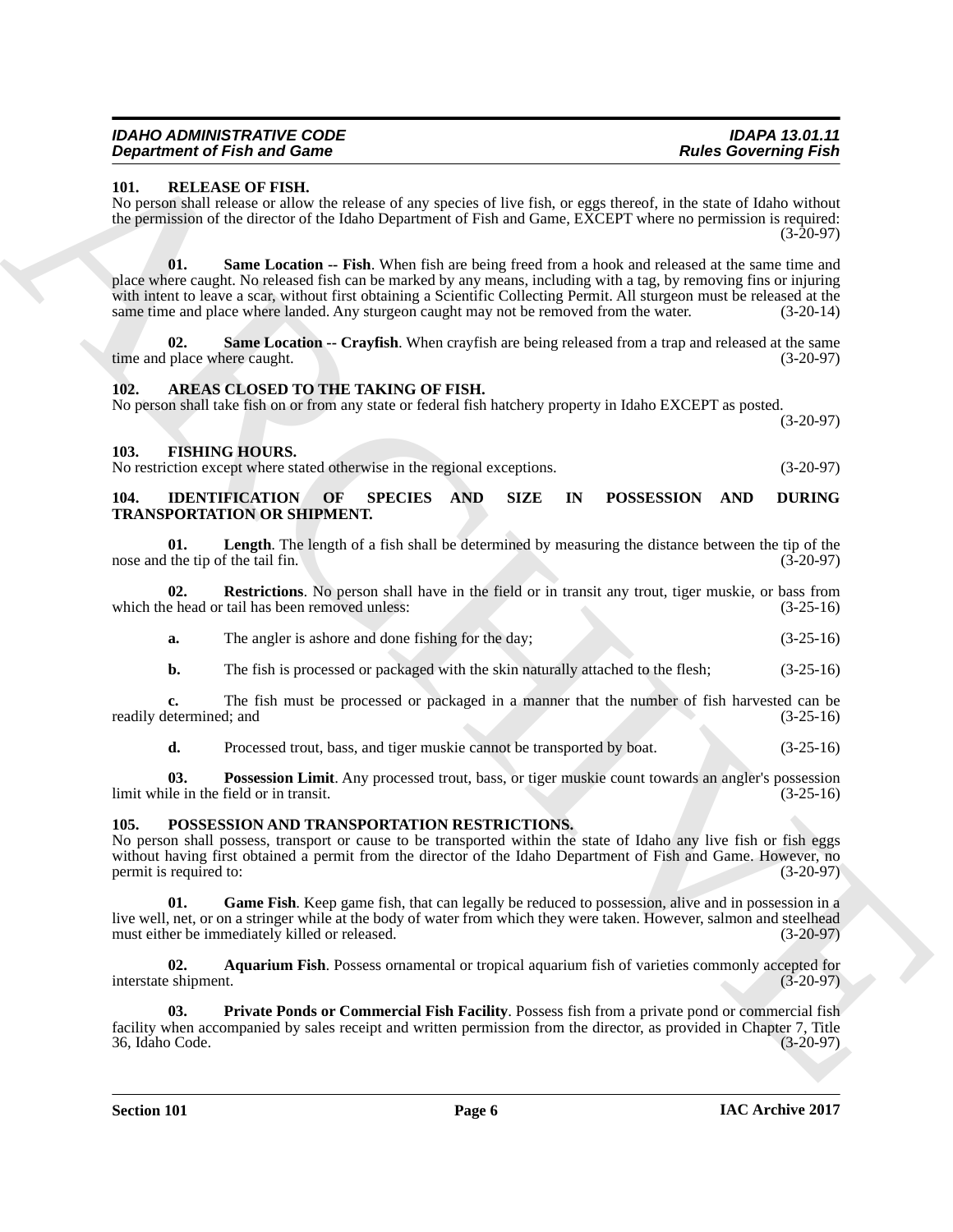<span id="page-6-13"></span>**04. Between Commercial Fish Facilities**. Transport fish between commercial fish facilities licensed under Chapter 7, Title 36, Idaho Code.

#### <span id="page-6-0"></span>**106. -- 199. (RESERVED)**

#### <span id="page-6-12"></span><span id="page-6-1"></span>**200. LICENSES.**

**Department of Finite and Game Conservation** Faith Positive Transport this between outcomes that is in the following Finite and Game Conservation Finite and Society Transport of Finite and Society Transport of Finite and Any person fourteen (14) years of age or older must have a valid license or permit to fish for fish, bullfrogs or crayfish in Idaho. Nonresident children under fourteen (14) years of age must be accompanied by the holder of a valid fishing license and their fish must be included in license holder's limit in order to fish without a license. Resident children under fourteen (14) years of age need not be accompanied by the holder of a valid fishing license and they may have their own separate possession limit. Persons fourteen (14) years of age and older who do not qualify as residents must purchase a nonresident license. A person must be a bona fide resident domiciled within Idaho for at least six (6) months in order to qualify for a resident license. least six  $(6)$  months in order to qualify for a resident license.

#### <span id="page-6-3"></span><span id="page-6-2"></span>**201. FISHING METHODS AND GEAR.**

Unless modified by a regional exception, the following fishing methods and restrictions are applicable in all Idaho waters. (3-20-97) waters.  $(3-20-97)$ 

<span id="page-6-4"></span>**01. Archery and Spear Fishing**. Fishing with the use of bow and arrow, crossbow, spear or mechanical device, excluding firearms, is permitted for the taking of bullfrogs and unprotected nongame fish, and only in those waters during the season set for the taking of game fish. (7-1-99) only in those waters during the season set for the taking of game fish.

<span id="page-6-5"></span>**02. Barbed Hooks**. It is unlawful to fish for sturgeon with barbed hooks. It is unlawful to fish for or take steelhead or salmon with barbed hooks in the Clearwater River drainage, Salmon River drainage, and Snake River drainage below Hells Canyon Dam. (3-29-12)

<span id="page-6-6"></span>**03. Fishing Gear**. It is unlawful to fish in any waters of Idaho with more than one (1) handline or pole with a line attached, except a person with a two (2) pole permit may use two (2) poles; or with more than five (5) lines while ice fishing; or by archery, spearfishing, snagging, hands, and netting except as permitted. Not more than five (5) hooks may be attached per line. The line or lines must be attended by the person fishing. In conjunction with the Angler Incentive Program, unlimited poles and lines may be used while fishing from a boat on Lake Pend Oreille. A sliding sinker must be used when fishing for sturgeon. (3-2-10)

<span id="page-6-7"></span>**04. Fishing Shelters**. Any enclosure or shelter which is left unattended overnight on the ice of any waters of the state shall have the owner's name, telephone numbers, and current address legibly marked on two  $(2)$  opposing sides of the enclosure or shelter.  $(7-1-99)$ opposing sides of the enclosure or shelter.

<span id="page-6-8"></span>**05.** Gaff Hook. It is unlawful to land fish of any species with a gaff hook except through a hole cut or broken in the ice in waters which have no length restrictions or harvest closures for that species or when landing nongame fish species taken with archery equipment. (3-29-12) nongame fish species taken with archery equipment.

<span id="page-6-9"></span>**06.** Molesting Fish. It is unlawful to molest any fish by shooting at it with a firearm or pellet gun, striking at it with a club, hands, rocks, or other objects, building obstructions for catching fish, or chasing fish up or downstream in any manner. (3-20-97) downstream in any manner.

<span id="page-6-10"></span>**Snagging**. It is unlawful to snag game fish, unless otherwise stated by Commission rules/<br>ging of unprotected nongame fish species is permitted. (3-20-97) exceptions. Snagging of unprotected nongame fish species is permitted.

<span id="page-6-11"></span>**08. Trapping and Seining Minnows or Crayfish**. It is lawful to take unprotected nongame fish, crayfish, and yellow perch with a minnow net, seine, or up to five (5) traps, subject to the following restrictions:

 $(3-2-10)$ 

**a.** Unprotected nongame fish, yellow perch, and crayfish may be taken only in waters open to fishing; provided the seine or net does not exceed ten (10) feet in length or width and nets and seines must have three-eighths (3/8) inch square or smaller mesh; and the minnow or crayfish trap does not exceed two (2) feet in length, width or height. If the trap is of irregular dimension, but its volume does not exceed the volume of an eight (8) cubic foot trap, it is also lawful to use. (3-2-10) it is also lawful to use.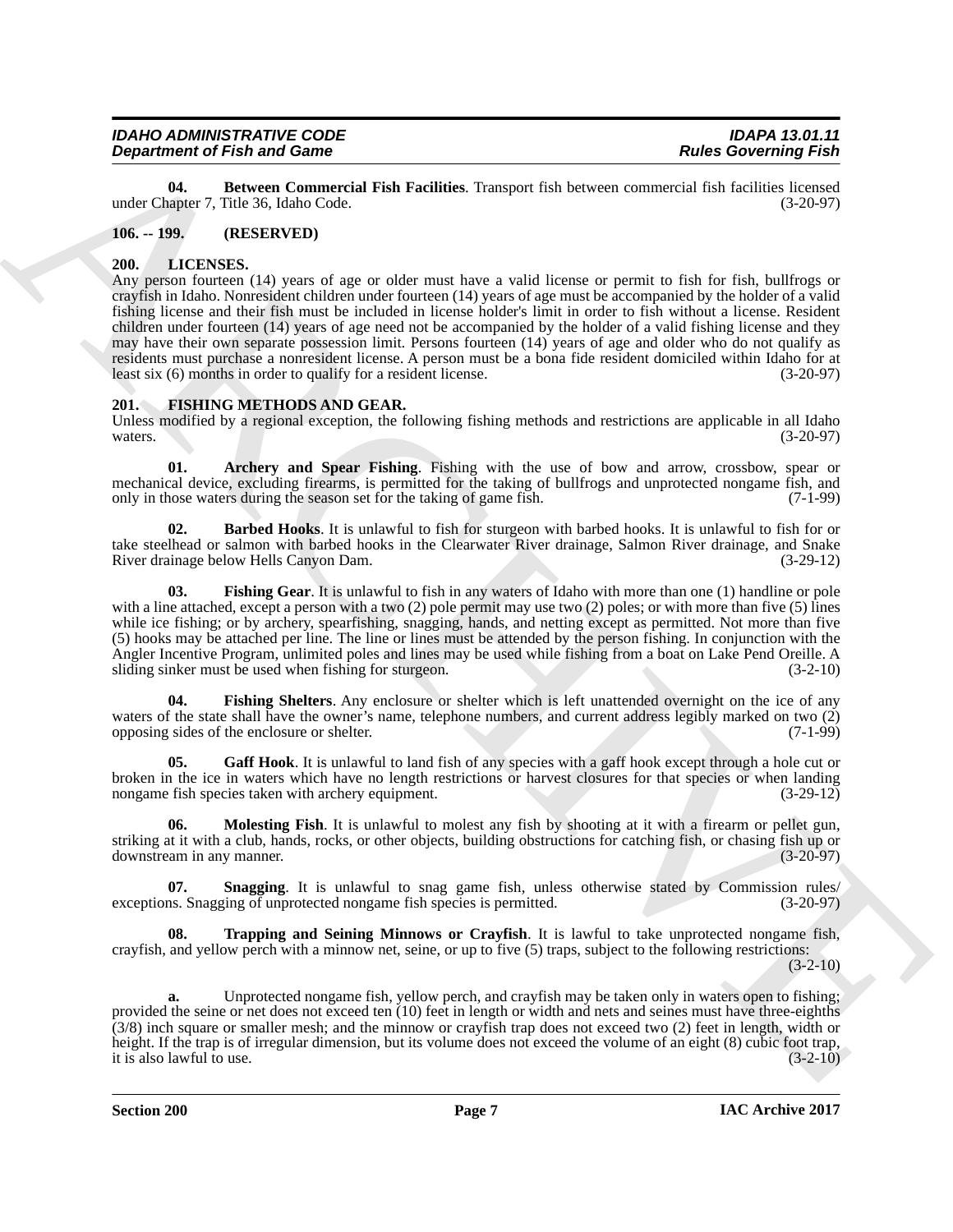| <b>IDAHO ADMINISTRATIVE CODE</b>   | <b>IDAPA 13.01.11</b>       |
|------------------------------------|-----------------------------|
| <b>Department of Fish and Game</b> | <b>Rules Governing Fish</b> |

**b.** Nets and seines may not be left unattended. Traps must be checked at least every forty-eight (48) hours. All game fish (except yellow perch) and protected nongame fish incidentally taken while trapping or seining must be immediately released alive. All fish so taken must immediately be killed except where stated otherwise.

(3-2-10)

**c.** All traps must have a tag attached bearing the owner's name and address. (3-2-10)

**d.** Minnows and crayfish may only be taken during the season set for the taking of game fish in those waters. Crayfish may be taken alive to be used as bait ONLY on the water where captured. (3-2-10)

**Use of Bait**. It is unlawful to use live fish, leeches, frogs, salamanders, waterdogs or shrimp as bait, ayfish and bull frogs may be used if caught on the body of water being fished. (5-8-09) except that live crayfish and bull frogs may be used if caught on the body of water being fished.

<span id="page-7-11"></span><span id="page-7-10"></span><span id="page-7-4"></span>**10.** Use of Hands. It is lawful to take bull frogs and crayfish with the hands.  $(3-20-97)$ 

#### <span id="page-7-0"></span>**202. BAG AND POSSESSION LIMITS.**

<span id="page-7-9"></span><span id="page-7-7"></span><span id="page-7-6"></span>**01. Bag Limit**. Maximum number of fish that may be lawfully taken by one (1) person in one (1) day.  $(3-25-16)$ 

**02. Possession Limit**. Maximum number of fish that may be lawfully in possession of any one (1) person. Possession limit shall apply to fish while in the field or being transported. All fish that are hooked, landed and not immediately released shall be counted in the possession limit of the person hooking the fish. ( not immediately released shall be counted in the possession limit of the person hooking the fish.

<span id="page-7-5"></span>**03. Transport or Gift**. No person shall transport for another or accept as a gift any game fish unless a statement signed by taker accompanies the fish, showing the number and kinds, the date taken, the taker's name, address, and fishing license number. However, no person may claim ownership of more fish than allowed by the possession limit. (7-1-99) possession limit.

**Department of Fish and Game<br>
Newsale Sciences Research Control and Science Research Control and the second of Fish and second and the second and the second and the second and the second and the second and the second and 04. Table on Bag and Possession Limits for Specified Fish**. Pursuant to Section 36-105(3), Idaho Code, the Commission now sets the seasons and regional exceptions by proclamation, which includes regional bag and possession limits for specified fish. The proclamation is published in a brochure available at Department offices and through license vendors. (3-2-10)

<span id="page-7-8"></span>**05. Special Limits**. No person shall fish in any waters while having fish in possession in excess of the those waters. (7-1-99) limits for those waters.

#### <span id="page-7-1"></span>**203. -- 298. (RESERVED)**

#### <span id="page-7-13"></span><span id="page-7-2"></span>**299. TWO POLE BAG AND POSSESSION LIMITS, SEASONS, WATERS, AND METHODS OF GEAR.**

<span id="page-7-14"></span>**01. Bag and Possession Limits**. Holders of the two (2) pole permit shall have the same bag and possession limit as the general bag and possession limits and regional exceptions whether using one (1) or two (2) poles. Please see Fishing brochure, which contains the Commission's proclamation setting seasons, bag, and possession limits, and regional exceptions. (5-8-09) possession limits, and regional exceptions.

<span id="page-7-16"></span>**Seasons**. The two (2) pole permit shall only be valid on waters which are open to fishing under the general fishing seasons and regional exceptions. (5-8-09)

<span id="page-7-17"></span>**03. Waters**. The two (2) pole permit is valid on all waters open to fishing under general rules and regional exceptions. (5-8-09)

<span id="page-7-15"></span>**04. Methods and Gear**. The restrictions of Section 201 shall apply to the use of two (2) poles under 2) pole permit, except for the number of handlines or poles. (5-8-09) the two  $(2)$  pole permit, except for the number of handlines or poles.

#### <span id="page-7-12"></span><span id="page-7-3"></span>**300. GENERAL FISHING SEASONS.**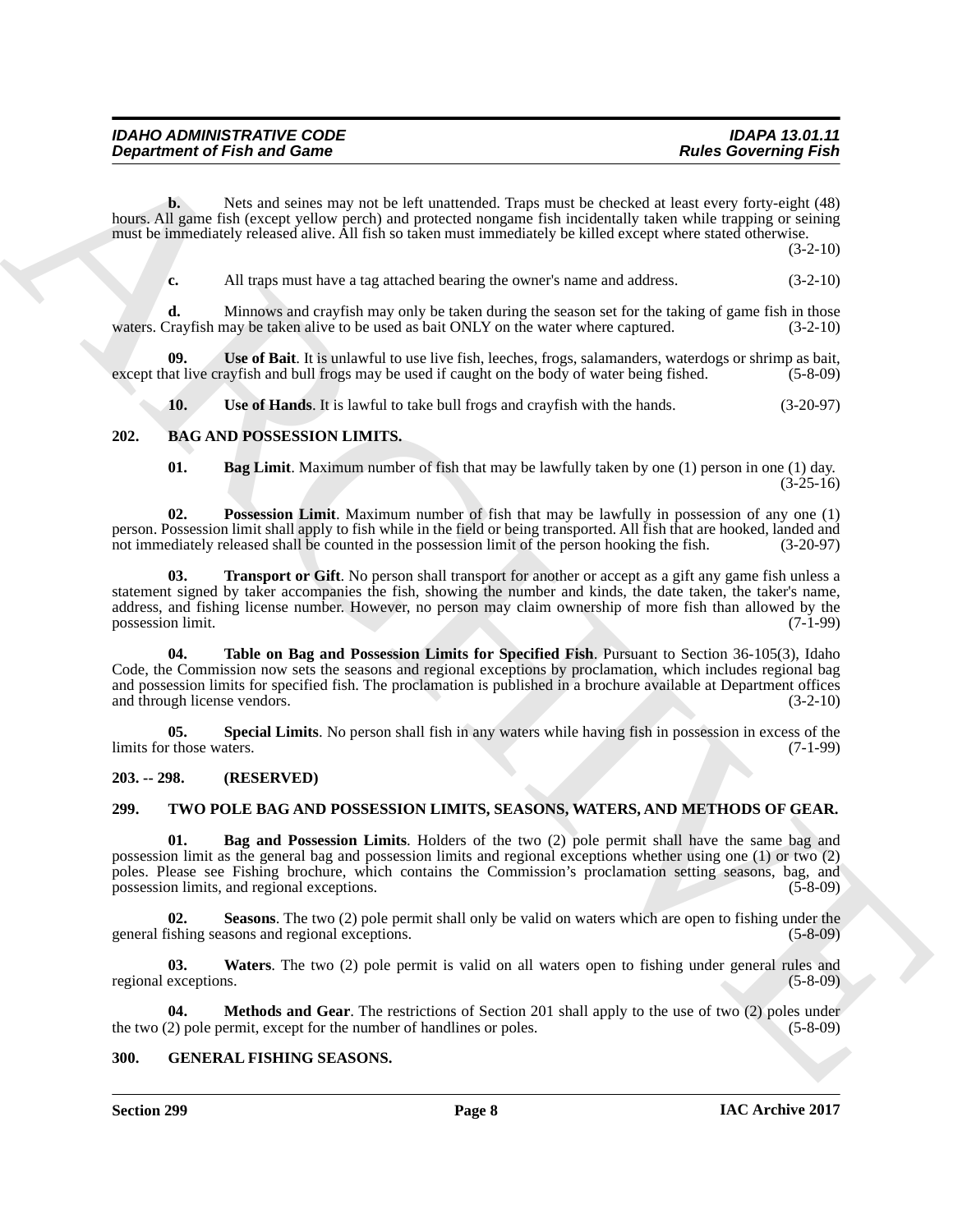| <b>IDAHO ADMINISTRATIVE CODE</b>   | <b>IDAPA 13.01.11</b>       |
|------------------------------------|-----------------------------|
| <b>Department of Fish and Game</b> | <b>Rules Governing Fish</b> |
|                                    |                             |

**Dependent of Frida and Cause Conservation** and the same couple and the Conservation of Frida and Conservation and Conservation and Conservation and Conservation and Conservation and Conservation and Conservation and Cons The following general seasons apply to all waters of the state, except as listed in the Commission's proclamation. Pursuant to Section 36-105(3), Idaho Code, the Commission now sets the seasons, bag, possession, and regional exceptions by proclamation. The proclamation is published in a brochure and is available at Department offices and through license vendors. (3-29-12)

**01. Lakes, Ponds and Reservoirs (Including Alpine Lakes)**. Extends ONLY to the edge of flat waters, excluding small, unnamed irrigation diversion ponds, beaver ponds and mill ponds. OPEN ALL YEAR (3-20-97)

**02. Ditches and Canals**. Man-made structures used to transport water for irrigation or hydropower purposes.

<span id="page-8-14"></span><span id="page-8-10"></span>

<span id="page-8-15"></span><span id="page-8-13"></span>OPEN ALL YEAR (3-20-97)

**03. Rivers and Streams**. Small, unnamed irrigation diversion ponds, beaver ponds and mill ponds have the same season as the river or stream on which they are located. OPEN ALL YEAR (3-29-12)

**04.** General Whitefish Season. Fishing gear or bait restrictions which apply to a river or stream section during the season open for other species apply during the whitefish season.

NOTE: Whitefish or brook trout may also be taken in any waters during seasons open for other species, including reduced bag limit or size restricted waters, closed to harvest, and catch-and-release waters. (3-29-12) reduced bag limit or size restricted waters, closed to harvest, and catch-and-release waters.

<span id="page-8-12"></span>**05. General Steelhead Season**. See Rule Sections 400 through 499. (3-20-97)

<span id="page-8-11"></span><span id="page-8-9"></span>**06.** General Salmon Season. See Rule Sections 500 through 599. (4-6-05)

**07. Bullfrogs, Crayfish and Nongame Fish**. Bullfrogs, crayfish, and nongame fish may be taken uring the season set for the taking of game fish in those waters. (3-20-97) ONLY during the season set for the taking of game fish in those waters.

#### <span id="page-8-0"></span>**301. -- 309. (RESERVED)**

#### <span id="page-8-17"></span><span id="page-8-1"></span>**310. PANHANDLE REGION EXCEPTIONS, BAG AND POSSESSION LIMITS.**

Pursuant to Section 36-105(3), Idaho Code, the Commission now sets the seasons, bag, possession, and regional exceptions by proclamation. The proclamation is published in a brochure available at Department offices and through license vendors. (3-2-10)

#### <span id="page-8-2"></span>**311. -- 314. (RESERVED)**

## <span id="page-8-8"></span><span id="page-8-3"></span>**315. CLEARWATER REGION EXCEPTIONS, BAG AND POSSESSION LIMITS.**

Pursuant to Section 36-105(3), Idaho Code, the Commission now sets the seasons, bag, possession, and regional exceptions by proclamation. The proclamation is published in a brochure available at Department offices and through license vendors. (3-2-10)

#### <span id="page-8-4"></span>**316. -- 319. (RESERVED)**

#### <span id="page-8-18"></span><span id="page-8-5"></span>**320. SOUTHWEST REGION EXCEPTIONS, BAG AND POSSESSION LIMITS.**

Pursuant to Section 36-105(3), Idaho Code, the Commission now sets the seasons, bag, possession, and regional exceptions by proclamation. The proclamation is published in a brochure available at Department offices and through license vendors. (3-2-10) license vendors.

#### <span id="page-8-6"></span>**321. -- 324. (RESERVED)**

#### <span id="page-8-16"></span><span id="page-8-7"></span>**325. MAGIC VALLEY REGION, EXCEPTIONS, BAG AND POSSESSION LIMITS.**

Pursuant to Section 36-105(3), Idaho Code, the Commission now sets the seasons, bag, possession, and regional exceptions by proclamation. The proclamation is published in a brochure available at Department offices and through license vendors. (3-2-10) license vendors.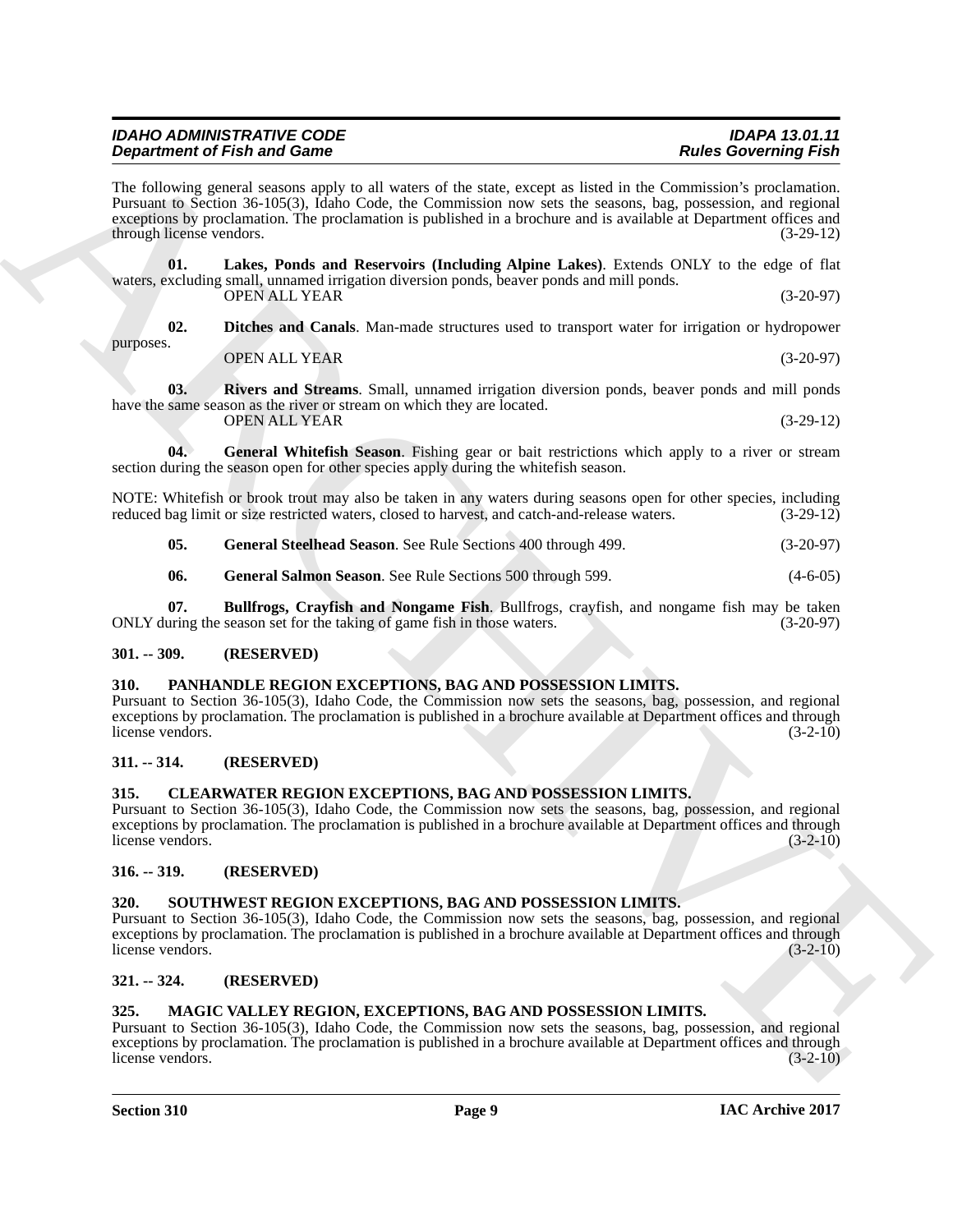#### <span id="page-9-0"></span>**326. -- 329. (RESERVED)**

#### <span id="page-9-19"></span><span id="page-9-1"></span>**330. SOUTHEAST REGION EXCEPTIONS, BAG AND POSSESSION LIMITS.**

Pursuant to Section 36-105(3), Idaho Code, the Commission now sets the seasons, bag, possession, and regional exceptions by proclamation. The proclamation is published in a brochure available at Department offices and through license vendors. (3-2-10) license vendors.

#### <span id="page-9-2"></span>**331. -- 334. (RESERVED)**

#### <span id="page-9-24"></span><span id="page-9-3"></span>**335. UPPER SNAKE REGION EXCEPTIONS, BAG AND POSSESSION LIMITS.**

Pursuant to Section 36-105(3), Idaho Code, the Commission now sets the seasons, bag, possession, and regional exceptions by proclamation. The proclamation is published in a brochure available at Department offices and through license vendors. (3-2-10)

#### <span id="page-9-4"></span>**336. -- 339. (RESERVED)**

#### <span id="page-9-18"></span><span id="page-9-5"></span>**340. SALMON REGION EXCEPTIONS, BAG AND POSSESSION LIMITS.**

Pursuant to Section 36-105(3), Idaho Code, the Commission now sets the seasons, bag, possession, and regional exceptions by proclamation. The proclamation is published in a brochure available at Department offices and through license vendors. (3-2-10) license vendors.

#### <span id="page-9-6"></span>**341. -- 344. (RESERVED)**

#### <span id="page-9-14"></span><span id="page-9-7"></span>**345. FISHING IN BOUNDARY WATERS.**

<span id="page-9-17"></span><span id="page-9-15"></span>**01. Bear Lake**. The holder of a valid Idaho or Utah fishing license may fish all of Bear Lake EXCEPT in areas CLOSED to all fishing by the respective states. Anglers are subject to the rules and regulations of the state in which they are fishing. (3-20-97) which they are fishing.

**Equivariant of Frain and Game<br>
23. - 32. (ILENER) EVALUATIONS**, **EAGAND PUSSESSION LIMITS.**<br>
23. **23. CONSECRITIONS EVALUATIONS EXCREMENTAL CONSECRECTION CONSECRECTION EXACT CONSECRECTION EXACT CONSECRECT 02. Snake River Between Idaho and Oregon or Washington**. The holder of a valid Idaho fishing license may fish the Snake River where it forms the boundary between the states of Idaho and Oregon or Washington, subject to the fish and game laws of Idaho but may not fish from the shoreline, sloughs or tributaries on the Oregon or Washington side. An Oregon or Washington license holder has the same rights and restrictions with reference to the Idaho side. (3-20-97) Idaho side. (3-20-97)

<span id="page-9-16"></span>**Limit for One License Only.** Any angler who fishes on the Snake River or any other water forming an Idaho boundary is entitled to have in possession only the limit allowed by one (1) license regardless of the number of licenses he may possess. (3-20-97)

#### <span id="page-9-13"></span><span id="page-9-8"></span>**346. FISH SALVAGE.**

No salvage of fish from public waters will be allowed without specific Commission order or without authorization from the Director or the Regional Supervisor. Regional authorization allows public fish salvage without regard to usual possession limits. Fish may be taken by snagging, spearing, archery, dipnet, seines, or with the hands. Use of toxic chemicals, explosives, firearms, or electric current is prohibited. A valid fishing license is requ toxic chemicals, explosives, firearms, or electric current is prohibited. A valid fishing license is required.

#### <span id="page-9-9"></span>**347. -- 399. (RESERVED)**

#### <span id="page-9-23"></span><span id="page-9-10"></span>**400. STEELHEAD TROUT.**

#### <span id="page-9-20"></span><span id="page-9-11"></span>**401. STEELHEAD DEFINITION.**

See Subsection 004.36. (3-29-12)

#### <span id="page-9-21"></span><span id="page-9-12"></span>**402. STEELHEAD LICENSES, TAGS AND PERMITS.**

<span id="page-9-22"></span>**Licenses**. Any person fishing for steelhead, except those expressly exempt, must have in his or her I fishing license and a steelhead permit. (4-6-05) possession a valid fishing license and a steelhead permit.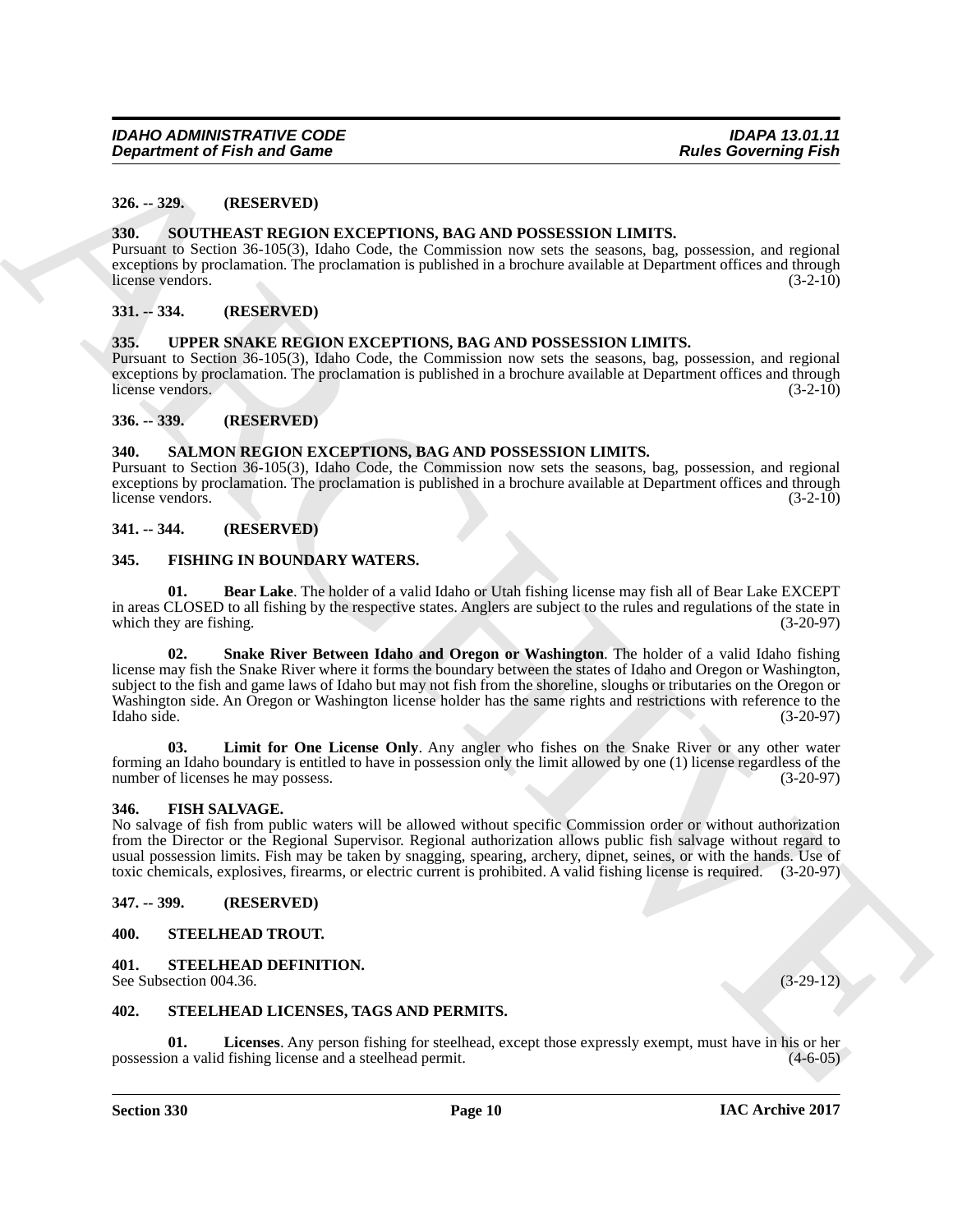#### <span id="page-10-5"></span><span id="page-10-4"></span><span id="page-10-3"></span><span id="page-10-2"></span><span id="page-10-1"></span><span id="page-10-0"></span>**403. PERMIT VALIDATION.**

| <b>Department of Fish and Game</b>                                 |                                                                                                                                                                                                                                                                                                                                                                                                                                 | <b>Rules Governing Fish</b> |
|--------------------------------------------------------------------|---------------------------------------------------------------------------------------------------------------------------------------------------------------------------------------------------------------------------------------------------------------------------------------------------------------------------------------------------------------------------------------------------------------------------------|-----------------------------|
| 02.<br>403.<br>PERMIT VALIDATION.<br>immediately do the following: | Permits. Any person fishing for, reducing to possession, or catching and releasing steelhead must<br>have a valid steelhead permit in his or her possession. However, when a steelhead is immediately released unharmed,<br>as in no harvest fishing, the angler is not required to make an entry on the permit.<br>When a steelhead trout has been hooked, landed, and reduced to possession, the angler hooking the fish must | $(3-20-97)$<br>$(3-20-97)$  |
| 01.                                                                | <b>Permit.</b> Completely remove one (1) numbered notch from the permit.                                                                                                                                                                                                                                                                                                                                                        | $(3-20-97)$                 |
| 02.<br>provided.                                                   | Number Code. Look up the number code from the location code list and write it in the space                                                                                                                                                                                                                                                                                                                                      |                             |
|                                                                    | <b>RIVER LOCATION CODES</b>                                                                                                                                                                                                                                                                                                                                                                                                     |                             |
|                                                                    | <b>SNAKE RIVER</b>                                                                                                                                                                                                                                                                                                                                                                                                              |                             |
|                                                                    | Snake River, downstream from Salmon River                                                                                                                                                                                                                                                                                                                                                                                       | 01                          |
|                                                                    | Snake River, from Salmon River to Hells Canyon Dam                                                                                                                                                                                                                                                                                                                                                                              | 02                          |
|                                                                    | Snake River, Hells Canyon Dam to Oxbow Dam                                                                                                                                                                                                                                                                                                                                                                                      | 27                          |
|                                                                    | <b>CLEARWATER RIVER</b>                                                                                                                                                                                                                                                                                                                                                                                                         |                             |
|                                                                    | Clearwater River, downstream from Orofino Bridge                                                                                                                                                                                                                                                                                                                                                                                | 03                          |
|                                                                    | Clearwater River, upstream from Orofino Bridge                                                                                                                                                                                                                                                                                                                                                                                  | 04                          |
|                                                                    | North Fork Clearwater River                                                                                                                                                                                                                                                                                                                                                                                                     | 05                          |
|                                                                    | Middle Fork Clearwater River                                                                                                                                                                                                                                                                                                                                                                                                    | 06                          |
|                                                                    | South Fork Clearwater River                                                                                                                                                                                                                                                                                                                                                                                                     | 07                          |
|                                                                    | Lochsa River                                                                                                                                                                                                                                                                                                                                                                                                                    | 08                          |
|                                                                    | <b>SALMON RIVER</b>                                                                                                                                                                                                                                                                                                                                                                                                             |                             |
|                                                                    | Salmon River, downstream from Whitebird Creek                                                                                                                                                                                                                                                                                                                                                                                   | 10                          |
|                                                                    | Salmon River, Whitebird Creek to Little Salmon                                                                                                                                                                                                                                                                                                                                                                                  | 11                          |
|                                                                    | Salmon River, Little Salmon to Vinegar Creek                                                                                                                                                                                                                                                                                                                                                                                    | 12                          |
|                                                                    | Salmon River, Vinegar Creek to South Fork                                                                                                                                                                                                                                                                                                                                                                                       | 13                          |
|                                                                    | Salmon River, South Fork to Middle Fork                                                                                                                                                                                                                                                                                                                                                                                         | 14                          |
|                                                                    | Salmon River, Middle Fork to North Fork                                                                                                                                                                                                                                                                                                                                                                                         | 15                          |
|                                                                    | Salmon River, North Fork to Lemhi River                                                                                                                                                                                                                                                                                                                                                                                         | 16                          |
|                                                                    | Salmon River, Lemhi River to Pahsimeroi River                                                                                                                                                                                                                                                                                                                                                                                   | 17                          |
|                                                                    | Salmon River, Pahsimeroi River to East Fork                                                                                                                                                                                                                                                                                                                                                                                     | 18                          |
|                                                                    | Salmon River, upstream from the East Fork                                                                                                                                                                                                                                                                                                                                                                                       | 19                          |
|                                                                    | <b>OTHER</b>                                                                                                                                                                                                                                                                                                                                                                                                                    |                             |
|                                                                    | Little Salmon River                                                                                                                                                                                                                                                                                                                                                                                                             | 20                          |
|                                                                    | South Fork Salmon River                                                                                                                                                                                                                                                                                                                                                                                                         | 21                          |
|                                                                    |                                                                                                                                                                                                                                                                                                                                                                                                                                 |                             |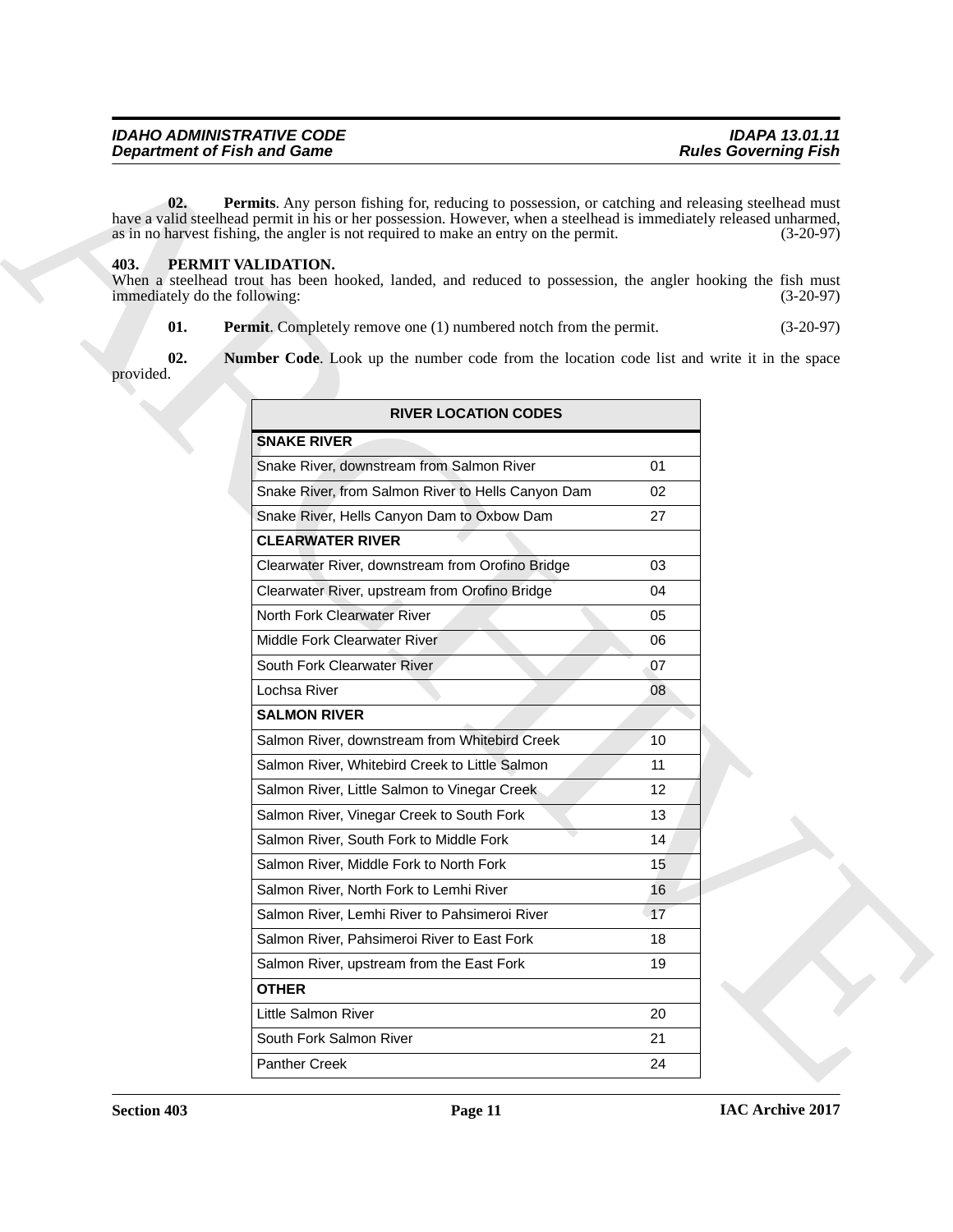|               | <b>RIVER LOCATION CODES</b> |    |             |
|---------------|-----------------------------|----|-------------|
| l Boise River |                             | 28 |             |
|               |                             |    | $(3-25-16)$ |

<span id="page-11-5"></span>

| $\blacksquare$ 03. | <b>Date Entry.</b> Enter the month and day the fish was caught. | $(4-6-05)$ |
|--------------------|-----------------------------------------------------------------|------------|
|                    |                                                                 |            |

<span id="page-11-3"></span><span id="page-11-2"></span>**03. Date Entry**. Enter the month and day the fish was caught. (4-6-05)

#### <span id="page-11-0"></span>**404. IDENTIFICATION OF SPECIES IN POSSESSION AND DURING TRANSPORTATION OR SHIPMENT.**

**01. Provisions for Processing and Transporting Steelhead**. No person shall have in the field or in transit hatchery-produced anadromous steelhead trout that has been processed by removing the head and tail unless<br>the following conditions are met: (3-29-12) the following conditions are met:

**a.** The fish has been recorded on the taker's steelhead permit; (3-29-12)

**b.** The fish is processed and packaged with the skin naturally attached to the flesh including a portion raled, clipped, adipose fin scar; and  $(3-29-12)$ with a healed, clipped, adipose fin scar; and

<span id="page-11-4"></span>**c.** The fish must be packaged in a manner that the number of fish harvested can be readily determined. (3-29-12)

**02. Restrictions on Processing and Transporting Steelhead**. No person shall process steelhead until they are ashore and done fishing for the day. No person shall transport processed steelhead via boat. Any processed steelhead count towards an angler's possession limit while in the field or in transit. (3-29-12)

#### <span id="page-11-9"></span><span id="page-11-6"></span><span id="page-11-1"></span>**405. STEELHEAD METHODS OF TAKE.**

**Experiment of Fish and Game<br>
RIVER LOGATION CODES<br>
Note Covereing Fish<br>
(1.5-5-11s)<br>
(1.5-5-11s)<br>
(1.6-15-1)<br>
(1.6-15-1)<br>
(1.6-15-1)<br>
(1.6-15-1)<br>
(1.6-15-1)<br>
(1.6-15-1)<br>
(1.6-15-1)<br>
(1.6-15-1)<br>
(1.6-15-1)<br>
(1.6-15-1)<br>
(1 01. Hooks**. It is unlawful to use any hook larger than five-eighths (5/8) inch measured from the point of the hook to the shank. Steelhead may be taken only with barbless hooks in the Salmon, Clearwater, and Snake River drainages. Bending the barb down to the shank of a single, double, or treble hook will meet this requirement. Steelhead may be taken with barbed hooks in the Boise River drainages, and the Snake River between Hells Canyon and Oxbow Dams. (3-2-10) and Oxbow Dams.

<span id="page-11-13"></span>**02. Snagging**. No person shall kill or retain in possession any steelhead which has been hooked other than in the mouth or jaw. Any steelhead hooked other than in the mouth or jaw must be immediately released unharmed.  $(4-6-05)$ 

<span id="page-11-11"></span>**03.** Legal Catch. Any steelhead caught in a legal manner must be either released or killed immediately landed. (3-20-97) after it is landed.

<span id="page-11-7"></span>**04.** Cease Fishing. Once an angler has attained his bag, possession or season limit on those waters with l limits, he must cease fishing for steelhead, including catch-and-release fishing. (4-6-05) steelhead limits, he must cease fishing for steelhead, including catch-and-release fishing.

<span id="page-11-12"></span>**05. No Harvest or Closed to Harvest**. Effort, by permitted methods, to catch or attempt to catch a steelhead is lawful with the restriction that any steelhead so caught must be released immediately, unharmed, back to the water. (3-20-97) the water.  $(3-20-97)$ 

<span id="page-11-10"></span>**06. Keeping Marked Fish**. Only steelhead which have been marked by clipping the adipose fin, as d by a HEALED scar may be kept in the Salmon, Clearwater, and Snake River drainage. (3-20-97) evidenced by a HEALED scar may be kept in the Salmon, Clearwater, and Snake River drainage.

<span id="page-11-8"></span>**07. Fish Counted in Limit**. All fish that are hooked, landed, and reduced to possession shall be in the limits of the person hooking the fish. (3-2-10) counted in the limits of the person hooking the fish.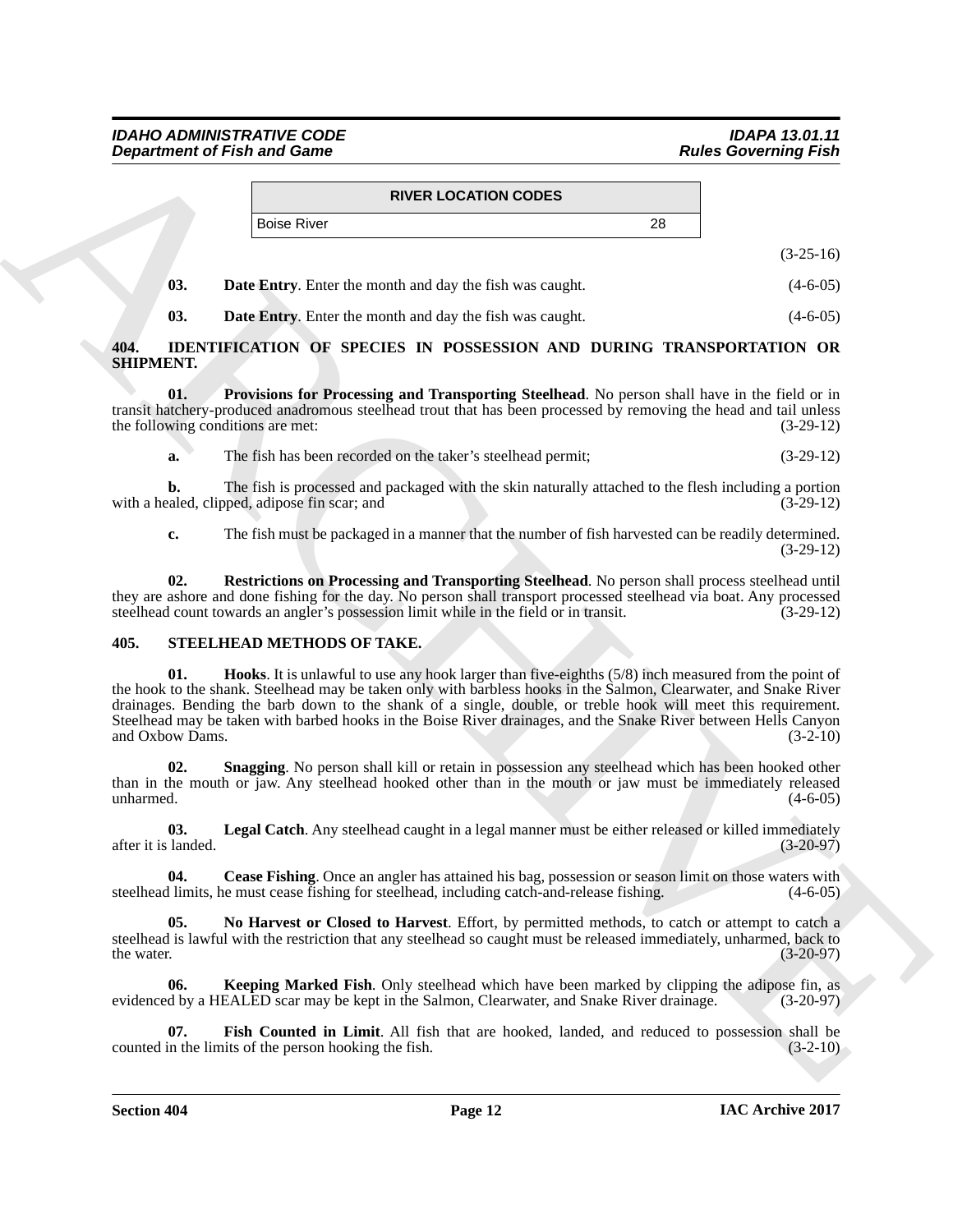<span id="page-12-17"></span>**08. Special Limits**. No person shall fish in waters having special limits while possessing fish of those n excess of the special limits. species in excess of the special limits.

#### <span id="page-12-0"></span>**406. STEELHEAD SEASONS AND LIMITS.**

Pursuant to Section 36-105(3), Idaho Code, the Commission now sets the seasons and regional exceptions by proclamation. The proclamation is published in a brochure available at Department offices and license vendors.  $(3-2-10)$ 

#### <span id="page-12-1"></span>**407. (RESERVED)**

#### <span id="page-12-19"></span><span id="page-12-18"></span><span id="page-12-2"></span>**408. STEELHEAD PURCHASE REPORT.**

**01. Filing Purchase Report**. Persons holding a wholesale or retail steelhead trout buyer's license shall report sales and purchases of steelhead on an Idaho Steelhead Purchase Report to be filed with the Administration Bureau of the Idaho Department of Fish and Game, Boise, Idaho, on or before December 31 of each year. (3-20-97)

<span id="page-12-20"></span>**02. Inaccurate Reporting**. Failure to provide complete and accurate information on the report or failure to file the report on or before December 31 shall be grounds for revocation of the wholesale or retail license.

 $(3-20-97)$ 

<span id="page-12-21"></span>**03. Procedure for Revocation of License**. All such cases shall be conducted as a contested case under inistrative Procedures Act. (3-20-97) the Administrative Procedures Act.

<span id="page-12-3"></span>**409. -- 499. (RESERVED)**

#### <span id="page-12-15"></span><span id="page-12-4"></span>**500. SALMON.**

#### <span id="page-12-9"></span><span id="page-12-8"></span><span id="page-12-5"></span>**501. ANADROMOUS SALMON DEFINITIONS.**

ARCHIVE **01. Chinook Salmon**. Anadromous (ocean run) salmon of the species *Oncorhynchus tshawytscha* in the Snake River drainage below Hells Canyon Dam, the Salmon River drainage, and the Clearwater River drainage, (excluding lakes and the North Fork of the Clearwater River above Dworshak Dam), and the Boise River Drainages.  $(3-2-10)$ 

<span id="page-12-10"></span>**02. Coho Salmon**. Anadromous (ocean run) salmon of the species Oncorhynchus kisutch in the Snake River drainage below Hells Canyon Dam, the Salmon River drainage, and Clearwater River drainage (excluding lakes and the North Fork of the Clearwater River above Dworshak Dam). (3-29-12)

<span id="page-12-11"></span>**03. Sockeye Salmon**. Anadromous (ocean run) salmon of the species Oncorhynchus nerka in the ver drainage below Hells Canvon Dam and the Salmon River drainage. (3-29-12) Snake River drainage below Hells Canyon Dam and the Salmon River drainage.

#### <span id="page-12-16"></span><span id="page-12-6"></span>**502. SALMON LICENSES AND PERMITS.**

**01. Licenses**. Any person fishing for salmon, except those expressly exempt, must have in his or her possession a valid fishing license.

**02. Permits**. Any person fishing for, reducing to possession, or catching and releasing salmon must have a valid salmon permit in his or her possession. However, when a salmon is immediately released unharmed, or a jack salmon is reduced to possession, the angler is not required to make an entry on the permit. (3-29-12) jack salmon is reduced to possession, the angler is not required to make an entry on the permit.

#### <span id="page-12-12"></span><span id="page-12-7"></span>**503. PERMIT VALIDATION.**

When an adult salmon has been hooked, landed, and reduced to possession, the angler hooking the fish must immediately complete the following: (3-29-12)

- <span id="page-12-14"></span>**01. Permit**. Cut out and completely remove one (1) numbered notch from the permit. (3-20-97)
- <span id="page-12-13"></span>**02.** Number Code. Look up the number code from the location code list in Subsection 403.02 of these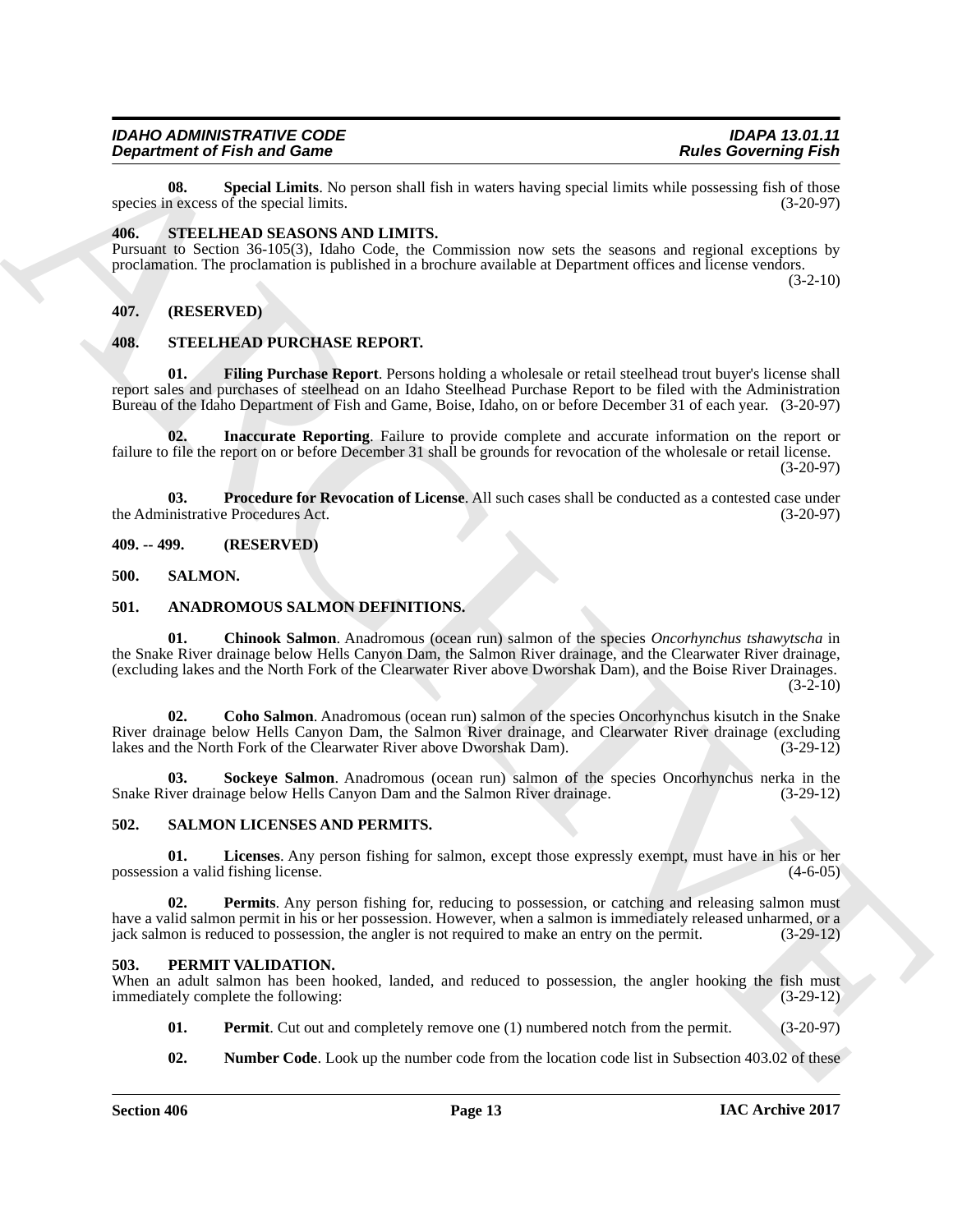rules and write it in the space provided. (4-6-05)

<span id="page-13-6"></span><span id="page-13-4"></span><span id="page-13-3"></span>**03. Date Entry**. Enter in the space provided, the month, and day the fish was caught. (3-20-97)

<span id="page-13-0"></span>**504. IDENTIFICATION OF SPECIES IN POSSESSION AND DURING TRANSPORTATION OR SHIPMENT.**

**01. Provisions for Processing and Transporting Salmon**. No person shall have in the field or in transit hatchery-produced adult anadromous salmon that has been processed by removing the head and tail unless the following conditions are met: (3-29-12)

**a.** The fish has been recorded on the taker's salmon permit; (3-29-12)

**b.** The fish is processed and packaged with the skin naturally attached to the flesh including a portion with a healed, clipped, adipose fin scar or the adipose fin; and (3-25-16)

<span id="page-13-5"></span>**c.** The fish must be packaged in a manner that the number of fish harvested can be readily determined. (3-29-12)

**02. Restrictions on Processing and Transporting Salmon**. No person shall process salmon until they are ashore and done fishing for the day. No person shall transport processed salmon via boat. Jack salmon may not be processed while in the field or in transit. Any processed salmon count towards an angler's possession limit while in the field or in transit.  $(3-29-12)$ 

### <span id="page-13-12"></span><span id="page-13-7"></span><span id="page-13-1"></span>**505. SALMON SPECIAL RESTRICTIONS.**

**Experiment of Fish and Game<br>
Also well is the spectral whole the method and the method in the spectral whole the spectral whole the spectral whole the spectral whole the spectral whole the spectral whole the spectral who 01. Method of Take**. It is unlawful to use any hook larger than five-eights (5/8) inch measured from the point of the hook to the shank. Salmon may be taken only with barbless hooks in the Salmon, Clearwater, and Snake River drainages. Bending the barb down to the shank of a single, double, or treble hook will meet this requirement. Salmon may be taken with barbed hooks in the Boise River drainages, and the Snake River between Hells Canvon and Oxbow Dams. (3-2-10) Hells Canyon and Oxbow Dams.

<span id="page-13-14"></span>**02. Snagging**. No person shall kill or retain in possession any salmon which has been hooked other than in the mouth or jaw. Any salmon hooked other than in the mouth or jaw must be immediately released unharmed.  $(4-6-05)$ 

<span id="page-13-11"></span>**03.** Legal Catch. Any salmon caught in a legal manner must be either released or killed immediately landed.  $(4-6-05)$ after it is landed.

<span id="page-13-8"></span>**04.** Cease Fishing. Once an angler has attained his bag, possession, or season limit on those waters non limits, he must cease fishing for salmon. (3-20-97) with salmon limits, he must cease fishing for salmon.

<span id="page-13-13"></span>**05. No Harvest or Closed to Harvest**. Effort, by permitted methods, to catch or attempt to catch a salmon is lawful with the restriction that any salmon so caught must be released immediately, unharmed, back to the water. water.  $(4-6-05)$ 

<span id="page-13-10"></span>**06. Keeping Unmarked Fish**. Anglers may retain salmon with an intact adipose fin as set by Commission season proclamation. (3-29-17)

<span id="page-13-9"></span>**07.** Fish Counted in Limit. All fish that are hooked, landed, and not immediately released shall be in the limits of the person hooking the fish.  $(4-6-05)$ counted in the limits of the person hooking the fish.

<span id="page-13-15"></span>**08.** Special Limits. No person shall fish in waters having special limits while possessing fish of those n excess of the special limits.  $(4-6-05)$ species in excess of the special limits.

#### <span id="page-13-2"></span>**507. -- 999. (RESERVED)**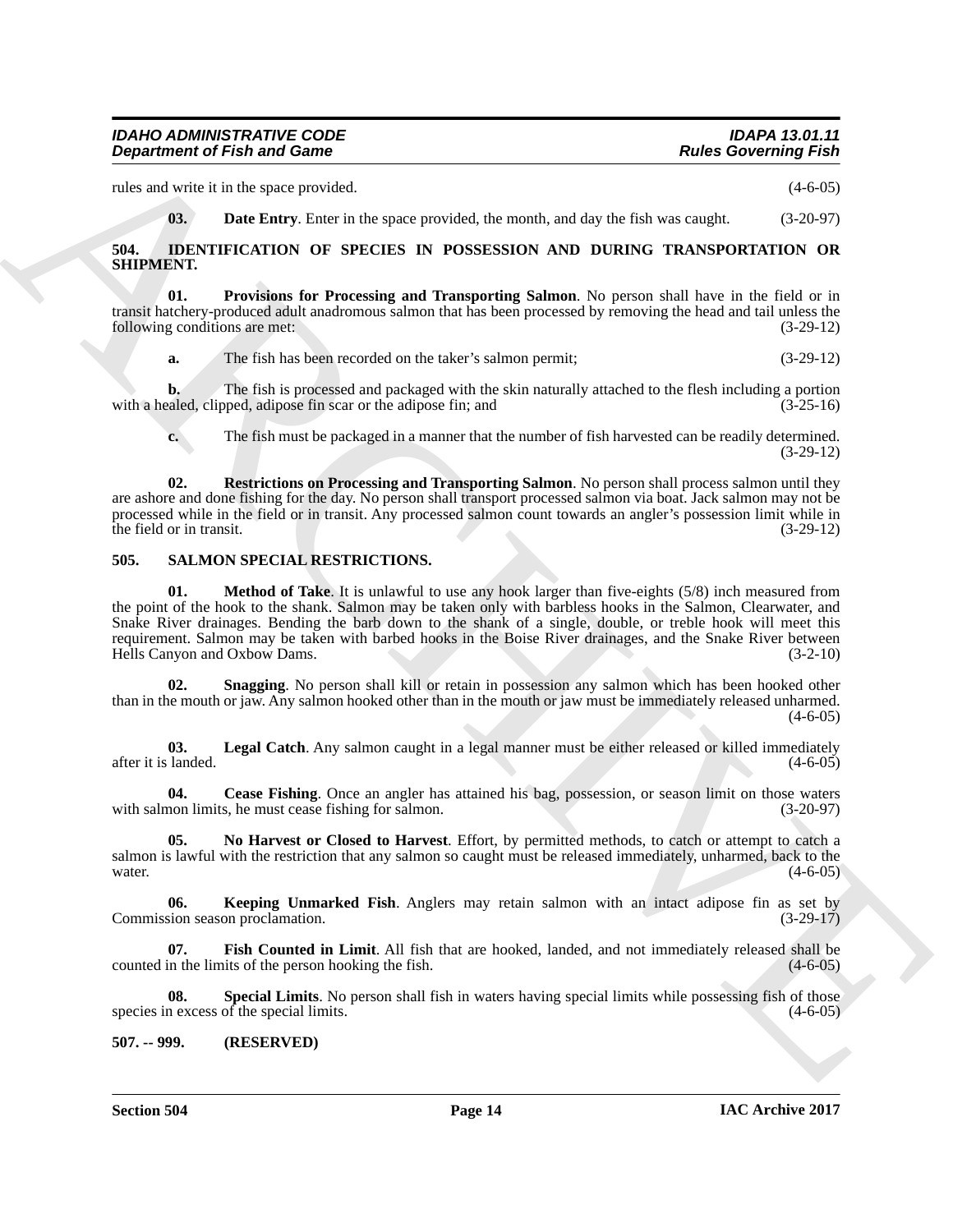## *Subject Index*

#### **A**

Anadromous Salmon Definitions 13 Chinook Salmon 13 Coho Salmon 13 Sockeye Salmon 13 Areas Closed To The Taking Of Fish 6

#### **B**

Bag & Possession Limits 8 Bag & Possession Limits for Specified Fish 8 Bag Limit 8 Possession Limit 8 Special Limits 8 Transport or Gift 8

## **C**

Clearwater Region Exceptions 9

#### **D**

Andreas Chemistron (M. 1990)<br>
Andreas Chemistro (M. 1990)<br>
Chemistro (M. 1990)<br>
Chemistro (M. 1990)<br>
Chemistro (M. 1990)<br>
Chemistro (M. 1990)<br> [AR](#page-7-5)[C](#page-9-17)[H](#page-8-9)[I](#page-13-13)[VE](#page-9-21)S (M. 1990)<br>
ARCHIVES (M. 1990)<br>
Registro (M. 1990)<br>
Registro (M. 1990) Definitions, IDAPA 13.01.11, Rules Governing Fish 3 Artificial Fly 3 Artificial Lure 3 Bag Limit 3 Bait 3 Barbless Hook 3 Catch & Release 3 Confluence of a Stream or River 3 Diversion 3 Diversion Pond 4 Drainage 4 Electric Motors Only 4 Fish Trap 4 Fish Weir 4 Fishing 4 Flat Water 4 Float Tube 4 Fly Fishing 4 Game Fish 4 General Rules 4 Harvest 4 Hook 4 Hybrid Fish 4 Ice Fishing 4 Length 4 Limit is  $0 \quad 4$ Motor 4 Mouth of River or Stream 4 No Motors 4 Possession Limit 4 Reservoir 5 Season Limit 5 Section 5 Single-Point Hook 5 Sliding Sinker 5 Snagging 5

Special Rule Waters 5 Steelhead 5 Tributary 5 Trout 5 Unattended Line 5 Unprotected Nongame Fish 5 Upstream 5 Watercraft 5

## **F**

Fish Salvage 10 Fishing Hours 6 Fishing In Boundary Waters 10 Bear Lake 10 Limit for One License Only 10 Snake River Between Idaho & Oregon or Washington 10 Fishing Methods & Gear 7 Archery & Spear Fishing 7 Barbed Hooks 7 Fishing Gear 7 Fishing Shelters 7 Gaff Hook 7 Molesting Fish 7 Snagging 7 Trapping & Seining Minnows or Crayfish 7 Use of Bait 8 Use of Hands 8

## **G**

General Fishing Seasons 8 Bullfrogs, Crayfish & Nongame Fish 9 Ditches & Canals 9 General Salmon Season 9 General Steelhead Season 9 General Whitefish Season 9 Lakes, Ponds & Reservoirs (Including Alpine Lakes) 9 Rivers & Streams 9

## **I**

Identification Of Species & Size In Possession & During Transportation Or Shipment 6 Length 6 Possession Limit 6 Restrictions 6 Identification Of Species In Possession & During Transportation Or Shipment 12, 14 Provisions for Processing & Transporting Salmon 14 Provisions for Processing & Transporting Steelhead 12 Restrictions on Processing & Transporting Salmon 14

Restrictions on Processing & Transporting Steelhead 12

#### **L** Licenses, Age 7

**M**

Magic Valley Region 9

## **P**

Panhandle Region Exceptions 9 Permit Validation 11, 13 Date Entry 12, 14 Number Code 11, 13 Permit 11, 13 Possession & Transportation Restriction 6 Aquarium Fish 6 Between Commercial Fish Facilities 7 Game Fish 6 Private Ponds or Commercial Fish Facility 6

## **R**

Release Of Fish 6 Same Location -- Crayfish 6 Same Location -- Fish 6 River Location Codes 11

## **S**

Salmon 13 Salmon Licenses & Permits 13 Salmon Region Exceptions 10 Salmon Special Restrictions 14 Cease Fishing 14 Fish Counted in Limit 14 Keeping Unmarked Fish 14 Legal Catch 14 Method of Take 14 No Harvest or Closed to Harvest 14 Snagging 14 Special Limits 14 Southeast Region Exceptions 10 Southwest Region Exceptions 9 Steelhead Definition 10 Steelhead Licenses, Tags & Permits 10 Licenses 10 Permits 11 Steelhead Methods Of Take 12 Cease Fishing 12 Fish Counted in Limit 12 Hooks 12 Keeping Marked Fish 12 Legal Catch 12 No Harvest or Closed to Harvest 12